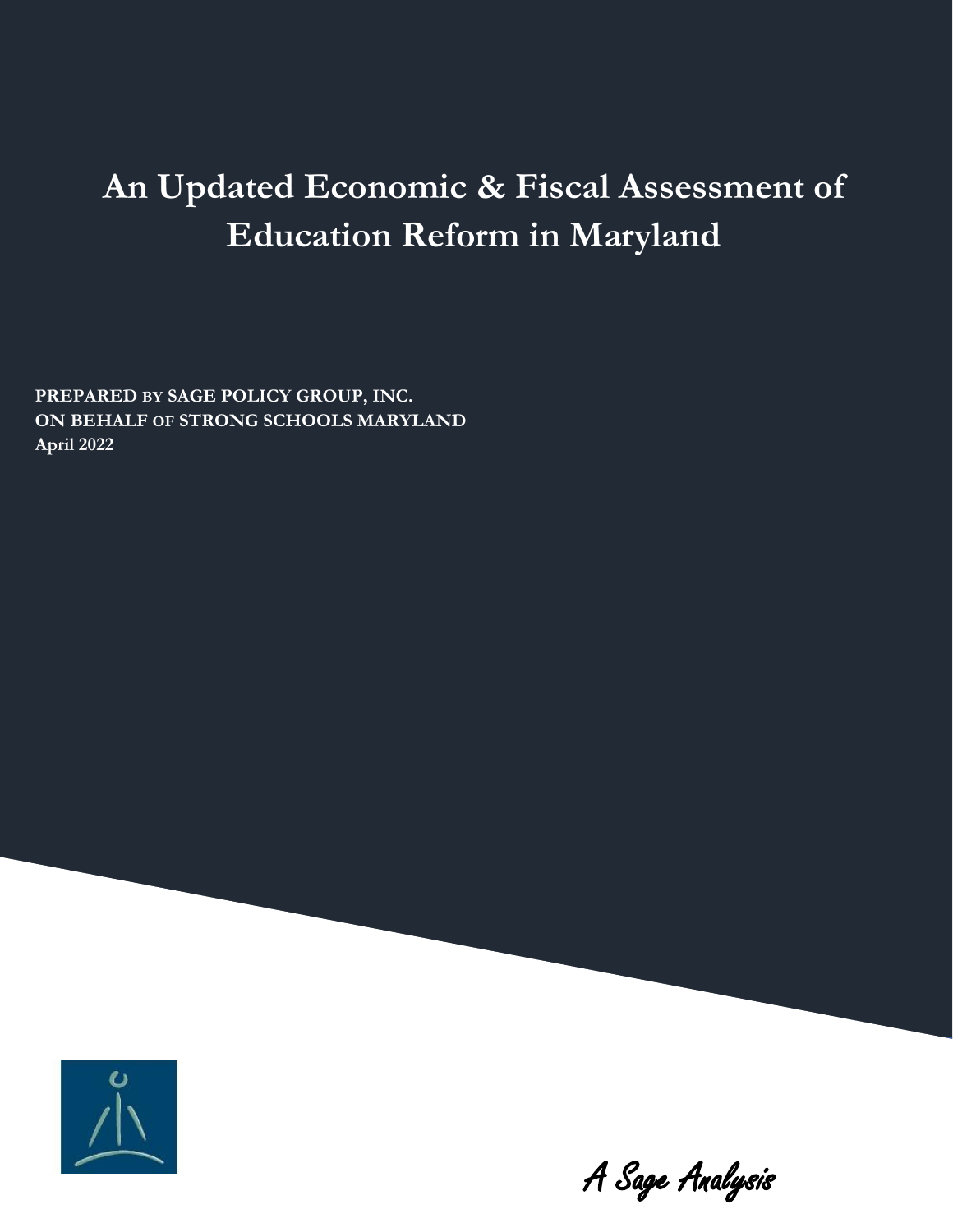

## An Updated Economic & Fiscal Assessment of Education Reform in Maryland

#### <span id="page-1-0"></span>EXECUTIVE SUMMARY

In 2019, Sage Policy Group, Inc. (Sage), a Baltimore-based economic consultancy, analyzed the economic and fiscal implications of implementing recommendations promulgated by the Maryland Commission on Innovation & Excellence in Education, otherwise known as the Kirwan Commission. While advancing its recommendations, the Commission estimated the impacts on educational outcomes, including in the form of higher graduation rates and greater propensities to earn undergraduate and graduate/professional degrees. The 2019 Sage report translated prospective gains in educational outcomes into forward-looking gains in statewide economic vibrancy and tax receipts.

Strong Schools Maryland commissioned the original report as well as this 2022 update. Much occurred during the two years following our 2019 report. First, Maryland's General Assembly passed several bills that begin to implement and fund Kirwan Commission recommendations. That legislation modified both the funding schedule and implementation timeline. Blueprint for Maryland's Future – Implementation (HB 1300) establishes in law Commission recommendations and supplies funding. HB 1300 took effect February 12, 2021, with mandated funding beginning in fiscal year 2022.

Second, a global pandemic altered the economy's trajectory. Many older workers responded to early crisis stages by retiring sooner than anticipated, leaving in their wake significant human capital shortfalls. That in turn drove up wage levels, which has created a higher floor for future compensation.

Like investments generally, costs of implementing education reform are front-loaded while benefits occur later. On behalf of this update, Sage also adjusted its 2019 findings for inflation to render them more easily comparable to the updated analysis. Altered implementation and economic parameters have meaningfully shifted several of the Sage study team's key analytical findings from 2019. In particular:

- By altering the pace of implementation, Maryland's General Assembly has lightened the fiscal burden on state and local governments. The 2019 report concluded that the maximum cumulative net cost would occur in FY2032 at \$27.2 billion (total fiscal costs – total fiscal benefit). The update indicates that the maximum cumulative net cost will occur in FY2031 at \$10.7 billion. In other words, implementing Kirwan Commission recommendations has become far less burdensome than originally estimated in 2019.
- The 2019 analysis determined that FY2033 would be the first year that fiscal benefits would exceed fiscal costs. The update concludes that the switch from negative fiscal impact to positive impact will occur one year earlier in FY2032.
- The 2019 analysis determined that the fiscal breakeven point (the point at which cumulative benefits exceed cumulative implementation costs) would occur in FY2041 when expected inflation is included in computations. The update finds that the fiscal breakeven point will occur in FY2038. From that point forward, Maryland's economy will experience massive net fiscal benefits as better educated workers continue to move up the economic ladder, increasing their income and other tax payments in the process as years go by. Exhibit ES-1 summarizes.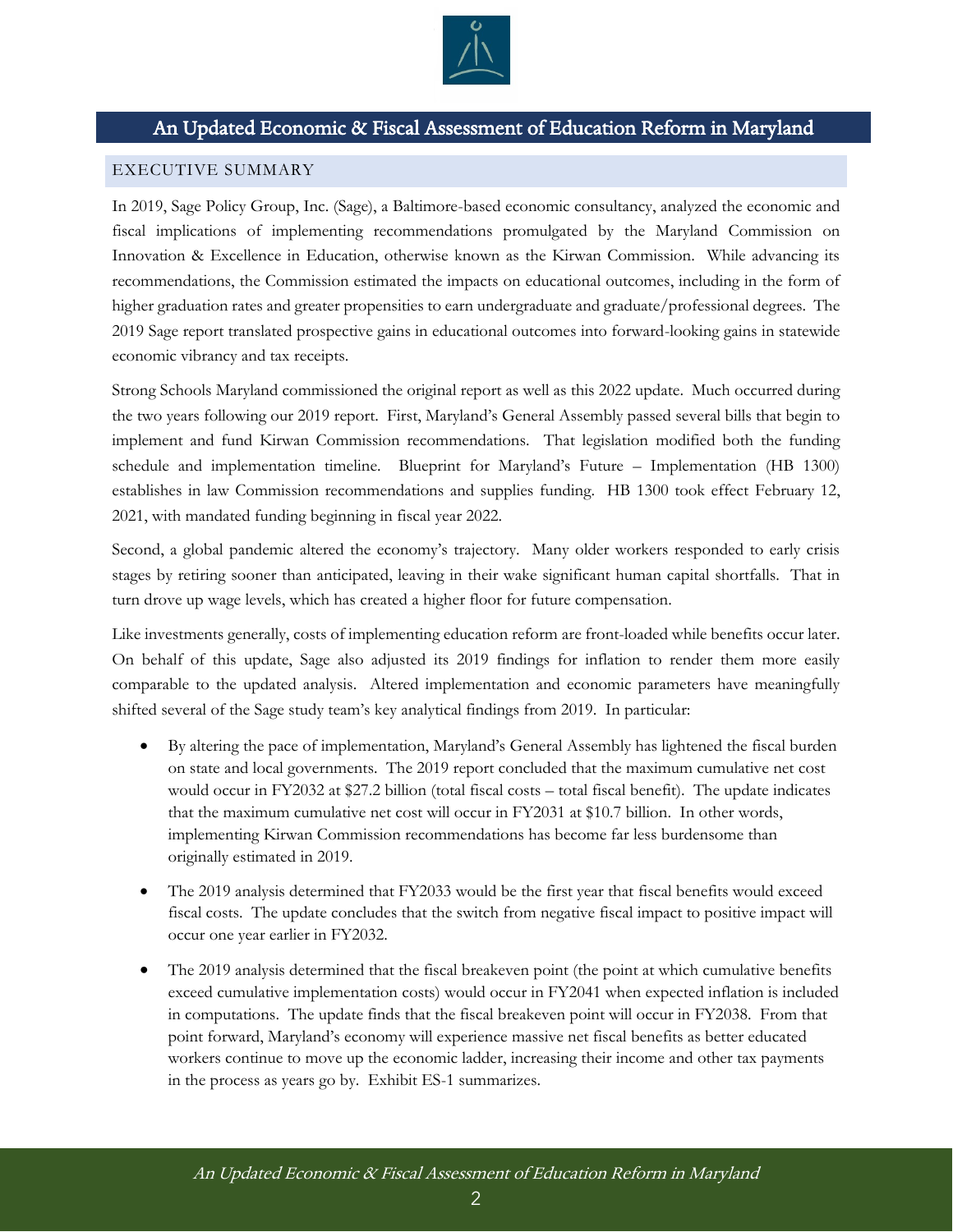

<span id="page-2-0"></span>

| Exhibit ES-1: Comparison of Annual and Cumulative Net Cost Estimates: 2019 and 2021 (Millions of Current |  |
|----------------------------------------------------------------------------------------------------------|--|
| Dollars)                                                                                                 |  |

|         | 2019 estimates  |                            | 2021 estimates    |                            |  |
|---------|-----------------|----------------------------|-------------------|----------------------------|--|
| Year    | Annual net cost | <b>Cumulative net cost</b> | Annual net cost   | <b>Cumulative net cost</b> |  |
| FY 2020 | \$480           | \$480                      | \$0               | \$0                        |  |
| FY 2021 | \$1,540         | \$2,020                    | \$411             | \$411                      |  |
| FY 2022 | \$2,705         | \$4,726                    | \$822             | \$1,233                    |  |
| FY 2023 | \$3,061         | \$7,787                    | \$1,110           | \$2,343                    |  |
| FY 2024 | \$3,120         | \$10,906                   | \$1,266           | \$3,609                    |  |
| FY 2025 | \$3,080         | \$13,986                   | \$1,241           | \$4,850                    |  |
| FY 2026 | \$2,823         | \$16,809                   | \$1,409           | \$6,259                    |  |
| FY 2027 | \$2,535         | \$19,344                   | \$1,211           | \$7,470                    |  |
| FY 2028 | \$2,271         | \$21,615                   | \$1,014           | \$8,484                    |  |
| FY 2029 | \$2,005         | \$23,620                   | \$899             | \$9,384                    |  |
| FY 2030 | \$1,794         | \$25,413                   | $\overline{$871}$ | \$10,255                   |  |
| FY 2031 | \$1,207         | \$26,620                   | \$468             | \$10,723                   |  |
| FY 2032 | \$586           | \$27,206                   | (\$57)            | \$10,665                   |  |
| FY 2033 | $(\$70)$        | \$27,136                   | (\$358)           | \$10,307                   |  |
| FY 2034 | $(\$762)$       | \$26,374                   | (\$985)           | \$9,321                    |  |
| FY 2035 | (\$1,814)       | \$24,560                   | $(\$1,764)$       | \$7,557                    |  |
| FY 2036 | $(\$2,924)$     | \$21,636                   | $(\$2,940)$       | \$4,618                    |  |
| FY 2037 | $(\$4,093)$     | \$17,543                   | $(\$4,179)$       | \$439                      |  |
| FY 2038 | $(\$5,324)$     | \$12,219                   | $(\$5,484)$       | $(\$5,045)$                |  |
| FY 2039 | $(\$5,520)$     | \$6,699                    | $(\$6,860)$       | $(\$11,905)$               |  |
| FY 2040 | $(\$5,723)$     | \$976                      | $(\$7,094)$       | (\$18,999)                 |  |
| FY 2041 | $(\$5,932)$     | $(\$4,956)$                | (\$7,336)         | $(\$26,334)$               |  |
| FY 2042 | $(\$6,148)$     | $(\$11,104)$               | $(\$7,585)$       | $(\$33,919)$               |  |
| FY 2043 | $(\$6,371)$     | (\$17,475)                 | $(\$7,841)$       | $(\$41,760)$               |  |
| FY 2044 | $(\$6,601)$     | $(\$24,076)$               | $(\$8,106)$       | $(\$49,867)$               |  |
| FY 2045 | $(\$6,838)$     | $(\$30,914)$               | (\$8,379)         | $(\$58,246)$               |  |
| FY 2046 | (\$7,083)       | $(\$37,997)$               | $(\$8,661)$       | $(\$66,907)$               |  |
| FY 2047 | $(\$7,336)$     | $(\$45,333)$               | $(\$8,951)$       | $(\$75,858)$               |  |
| FY 2048 | $(\$7,597)$     | $(\$52,930)$               | (\$9,251)         | $(\$85,109)$               |  |
| FY 2049 | $(\$7,866)$     | $(\$60,796)$               | $(\$9,559)$       | $(\$94,668)$               |  |
| FY 2050 | (\$8,144)       | $(\$68,940)$               | (\$9,878)         | (\$104,546)                |  |

Sources: Department of Legislative Services, Sage

#### IN SUMMATION

Several milestones are significant in the assessment. Full implementation is achieved in FY2031, and costs thereafter rise at the presumed rate of inflation. Full benefits of education reform in Maryland are not realized until FY2039. Annual costs exceed annual benefits until FY2032, when annual benefits exceed annual costs by \$57 million. By FY2038, total positive fiscal impacts outweigh total negative ones. At this point, education reform emerges as a fiscal winner. Every year thereafter the cumulative net benefit of implementing Commission recommendations expands. By FY2050, cumulative fiscal benefits exceed cumulative costs by more than \$104 billion and then keep rising into the distant future.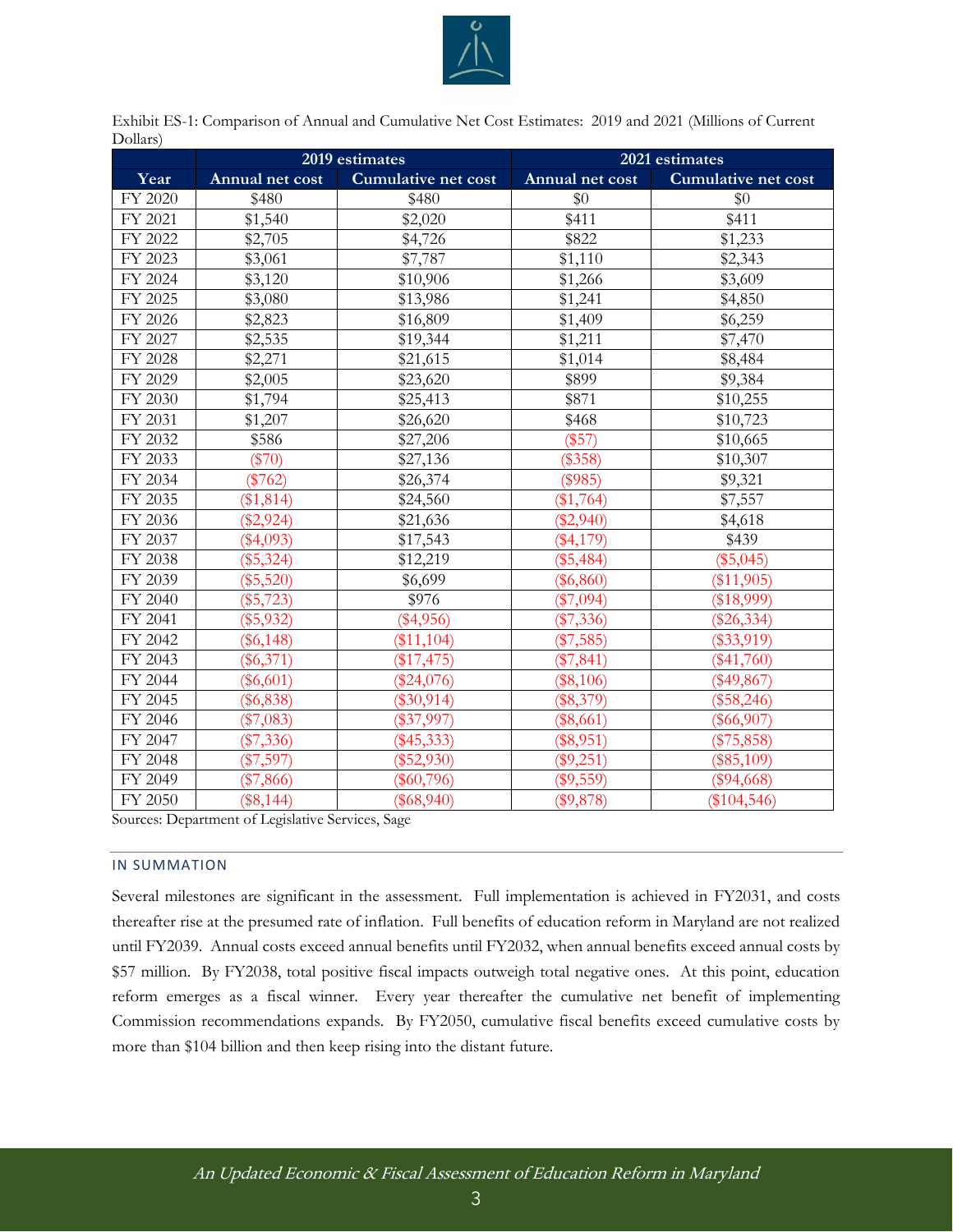

## Table of Contents

## List of Exhibits

| Exhibit ES-1: Comparison of Annual and Cumulative Net Cost Estimates: 2019 and 2021 (Millions of Current Dollars)                                                                                                              |
|--------------------------------------------------------------------------------------------------------------------------------------------------------------------------------------------------------------------------------|
| Exhibit 1: Comparison of Estimated Outcomes for Current Maryland Public School Students and Outcomes Resulting                                                                                                                 |
|                                                                                                                                                                                                                                |
| Exhibit 3: Earnings by Educational Attainment Under Kirwan Recommendations, Maryland, 2017-2021 12                                                                                                                             |
|                                                                                                                                                                                                                                |
| Exhibit 5: Earnings of and Taxes Paid by Caretakers of Prekindergarten Students, 2022-2031 (Millions of 2021 Dollars)                                                                                                          |
| Exhibit 6: Under the Status Quo - Lifetime Economic and Fiscal Impacts and Social Costs of Current Student                                                                                                                     |
| Exhibit 7: With Commission Recommendations Implemented - Updated New Steady-State in Maryland and Associated<br>Estimates of Economic and Fiscal Impacts for Future Cohorts of Entering High School Students (Millions of 2021 |
| Exhibit 8: Updating the Benefit Per Cohort of Implementing the Blueprint (Millions of 2021 Dollars) 17                                                                                                                         |
| Exhibit 9: Estimated Costs and Fiscal Benefits of Implementing Commission Recommendations (Millions of Current                                                                                                                 |
|                                                                                                                                                                                                                                |
|                                                                                                                                                                                                                                |
| Exhibit A-3: Comparison of Annual and Cumulative Net Cost Estimates: 2019 and 2021 (Millions of Current Dollars)                                                                                                               |
| Exhibit A-4: Sensitivity Analysis of Estimated Net Costs and Fiscal Benefits of Implementing the Commission                                                                                                                    |
| Exhibit A-5: Comparison of Annual and Cumulative Net Cost Estimates: 2019 analysis, 2022 analysis with full funding,                                                                                                           |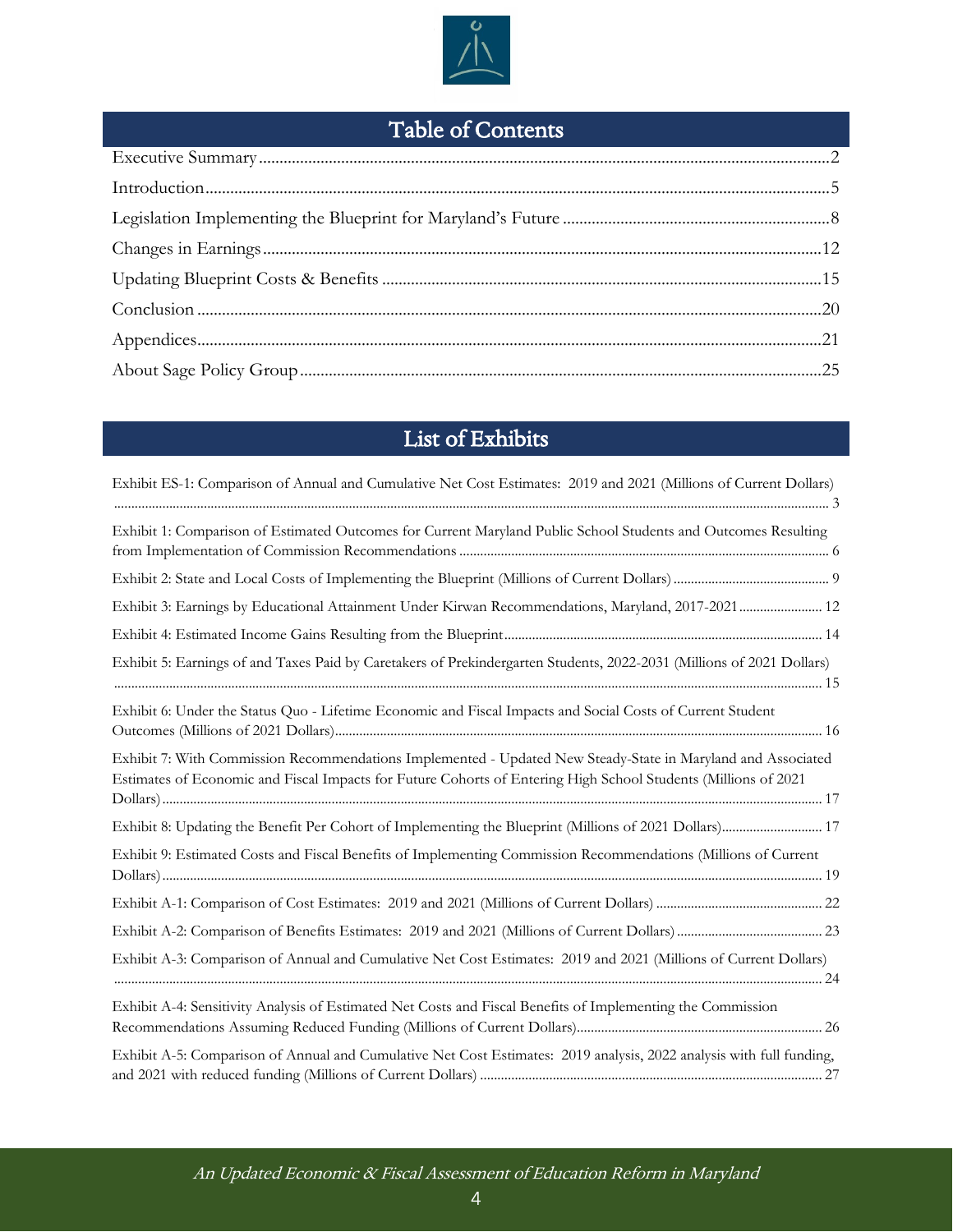

### <span id="page-4-0"></span>Introduction

In 2019, Sage Policy Group (Sage) issued a report assessing the economic and fiscal implications of recommendations promulgated by the Maryland Commission on Innovation & Excellence in Education. The Commission, named after its chairman William E. Kirwan, who served as Chancellor of the University System of Maryland from 2002-2015, conducted a comprehensive analysis of preK-12 public education in Maryland and put forth extensive recommendations to improve Maryland's public schools. In making its recommendations, the Kirwan Commission also estimated the costs of implementing those recommendations and the timeline required to attain full implementation.

Strong Schools Maryland, which commissioned Sage's 2019 report, has commissioned this update of earlier findings. During the intervening two years, the Maryland legislature has passed several bills that support and fund the implementation of the Kirwan Commission recommendations. That legislation modified both the funding schedule and implementation timeline.

The other major event has been COVID-19, which has altered the trajectory of wage increases, shifted the industrial composition of Maryland's economy, and impacted labor force participation. This update alters economic and fiscal model parameters as appropriate to generate fresh estimates of Maryland's likely rate of economic return on stepped-up investments in public education.

#### BUILDING ON AN ANALYTICAL FRAMEWORK

Sage's 2019 report focused on translating projected educational outcomes prospectively flowing from implementation of the Commission's recommendations into economic and fiscal consequences. These economic and fiscal consequences could then be compared to the outcomes currently being generated by Maryland's public school system to generate economic and fiscal rates of return.

The 2019 report took as given projected improvements in educational outcomes described by the Commission. A major Kirwan Commission objective was to improve college and career readiness of Maryland high school graduates. These improvements would generate higher educational attainment for Maryland students, largely defined by the educational degrees and vocational certifications that students earn. Exhibit 1 compares the status quo against Commission expectations regarding educational attainment if Kirwan Commission recommendations are implemented with fidelity.

Prospective impacts of Commission recommendations include: 1) reducing by half the percentage of students who fail to graduate from high school; and 2) doubling the percentage of students who go on to achieve either a bachelor's degree or a graduate or professional degree. Another expected outcome of implementation of Commission recommendations is that 45 percent of future cohorts of public school students will enter apprenticeships or earn other industry certified credentials. That is,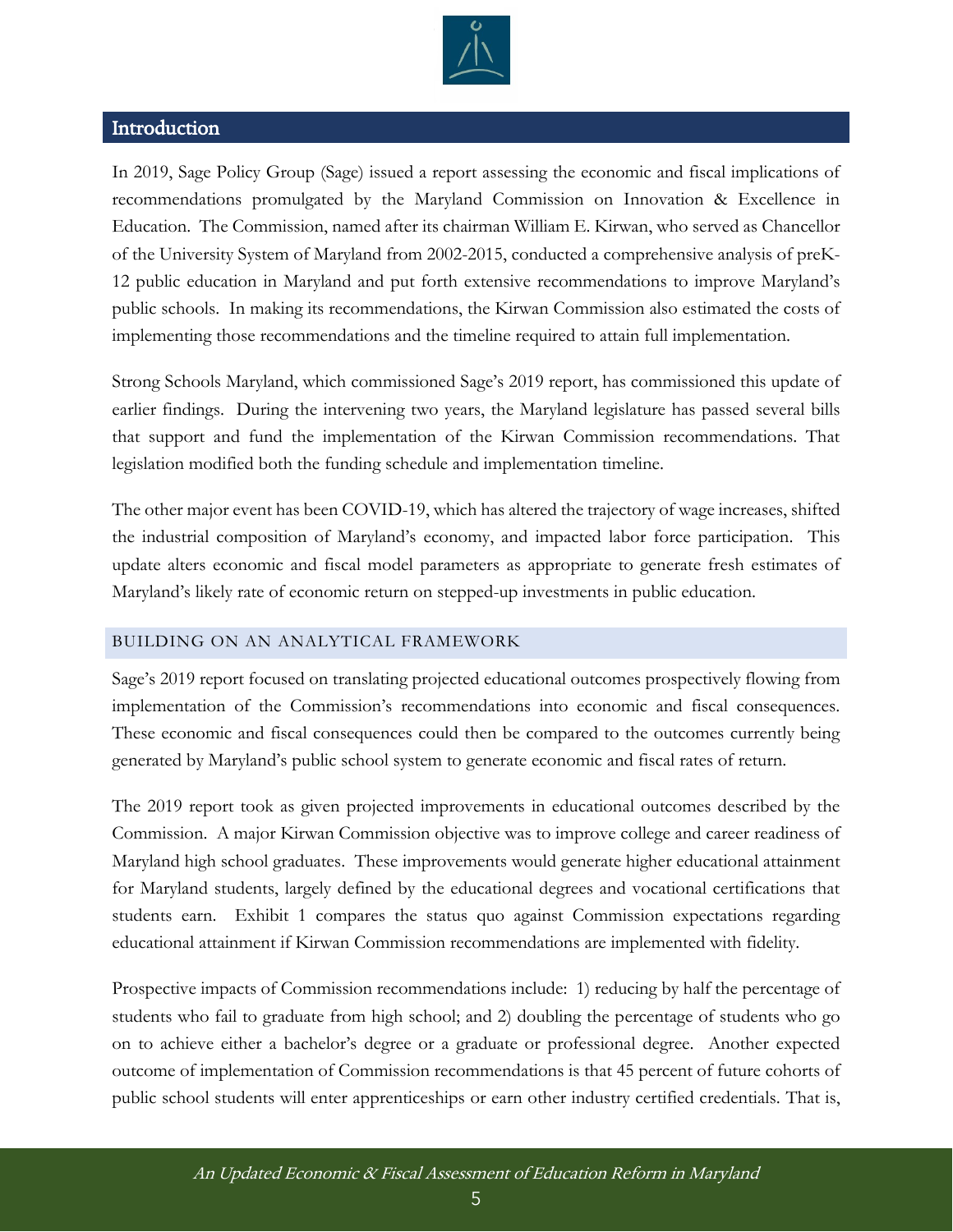

almost half of future public school students will be better prepared for careers that are often alternatives to careers that require four-year college degrees or more. This preparation may include traditional apprenticeships, the acquisition of certificates verifying specific vocational qualifications, or other vocational credentials that prepare students for careers. Those earning these vocational certifications or credentials may stop their education at a high school diploma or may go on to college, earning an associate's or other degree in the process.

<span id="page-5-0"></span>

| Exhibit 1: Comparison of Estimated Outcomes for Current Maryland Public School Students and Outcomes |
|------------------------------------------------------------------------------------------------------|
| Resulting from Implementation of Commission Recommendations                                          |

| Educational<br>Attainment                                         | Less Than a<br><b>High School</b><br>Diploma | Diploma or<br>Equivalent | High School Some College<br>or Associate<br>Degree | Bachelor's<br>Degree | <b>Graduate or</b><br>Professional<br>Degree | Total     |  |
|-------------------------------------------------------------------|----------------------------------------------|--------------------------|----------------------------------------------------|----------------------|----------------------------------------------|-----------|--|
| Status quo for students entering high school in 2010              |                                              |                          |                                                    |                      |                                              |           |  |
| Share                                                             | $13.0\%$                                     | $22.0\%$                 | $39.9\%$                                           | $15.8\%$             | $9.3\%$                                      | $100.0\%$ |  |
| Potential impacts of Commission recommendations on future cohorts |                                              |                          |                                                    |                      |                                              |           |  |
| Share                                                             | $6.5\%$                                      | $11.0\%$                 | $32.3\%$                                           | $31.6\%$             | $18.6\%$                                     | $100.0\%$ |  |

Sources: Kirwan Commission, Sage

Over the last five years, Maryland high school graduation rates have been consistent at roughly 87 percent of all students in a given cohort. Although data for the 2021 high school graduation rate are not available, the graduation rate for 2020 was 86.8 percent. While this is the lowest rate in the period from 2016 to 2020, it is less than a percentage point below the highest rate in that period, which was 87.7 percent in 2017. Similarly, dropout rates have consistently been approximately 8 percent. The dropout rate in 2020 was 8.3 percent, just below the 8.4 percent rate in 2018 and 2019, and barely higher than the rates in 2016 (8.0 percent) and 2017 (8.2 percent).<sup>1</sup> Despite disruptions and the move to online learning during much of the pandemic, these parameters have remained reasonably constant to date. Even if graduation and dropout rates worsened in 2021, that may prove a short-term pandemic consequence. Because the Blueprint will take many years to be fully implemented and more years will be required to realize the full impact of the many elements of the transformation of public education in Maryland, the impacts of the pandemic are viewed as aberrational for purposes of longrun estimation, though the study team recognizes that there has been a nontrivial level of lost learning during the public health crisis.

Improved educational attainment has many impacts on individuals. From an economic and fiscal perspective, a major consequence is the higher earning power associated with higher levels of educational attainment. Higher earnings translate into greater tax revenues, which benefit state and local governments. Among the impacted public revenue sources are income taxes, retail sales taxes, and property taxes.

<sup>1</sup> Trend data on Maryland public school outcomes is available from the Maryland Department of Education's "Report Card." Cited data covered the period from 2016 through 2020. See "Cohort Graduation Rate Trend Data (2016 - 2020)"

<https://reportcard.msde.maryland.gov/Graphs/#/Graduation/GradRate/1/6/3/1/99/XXXX> and "Dropout Rate Trend Data (2016 - 2020)" <https://reportcard.msde.maryland.gov/Graphs/#/Graduation/DropOut/1/6/3/1/99/XXXX>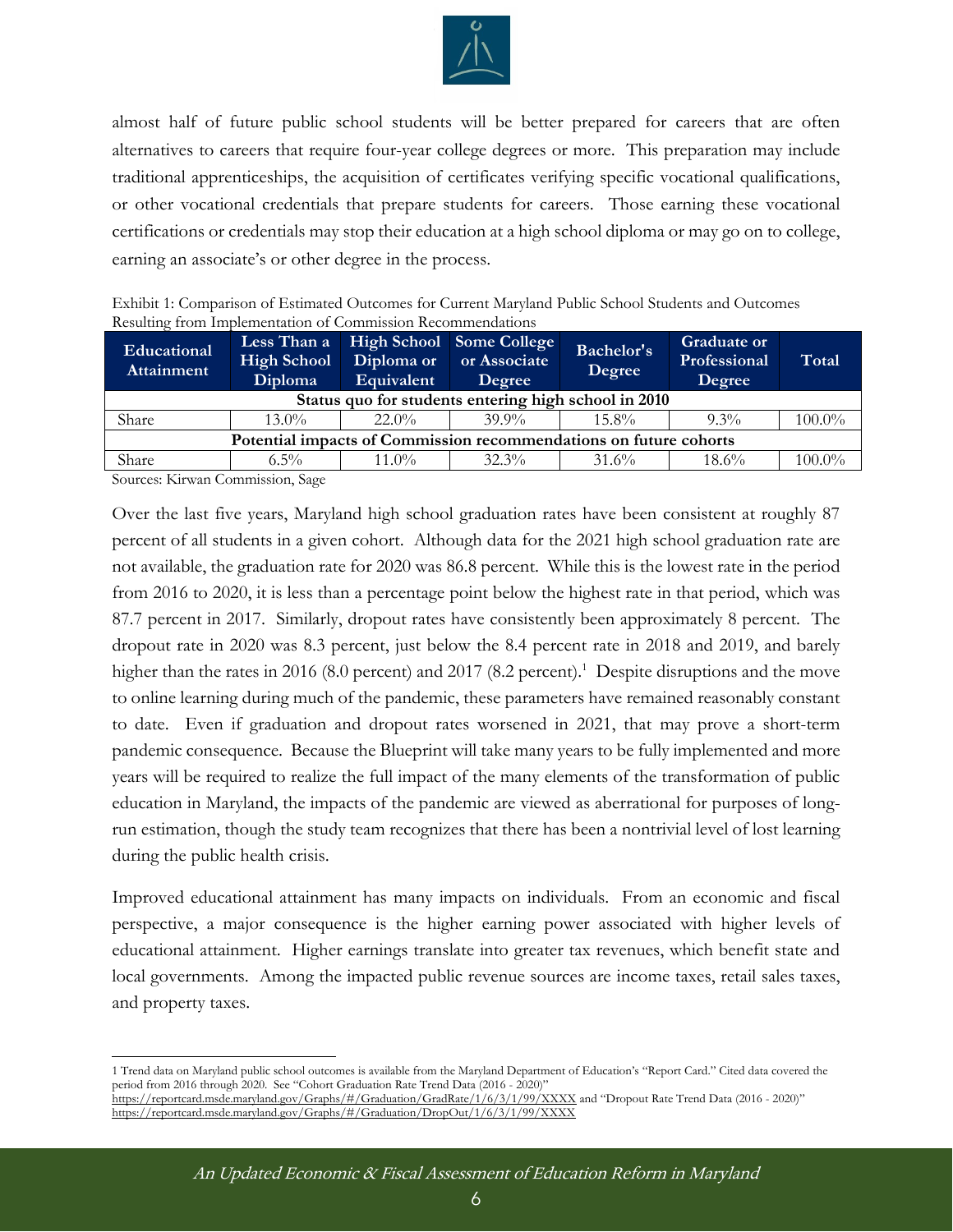

Another consequence of greater educational attainment is the reduced need for many public services. Higher earnings reduce or eliminate the need for assistance such as food stamps, Medicaid, subsidized housing, energy assistance, and other forms of financial assistance.

By improving the educational attainment of Maryland public school students, Commission recommendations are predicted to significantly reduce costs associated with public assistance in its various forms. That represents pure fiscal upside.

A significant aspect of Commission recommendations is greater support for early childhood education, particularly, full-time prekindergarten for three-year-olds and four-year-olds. One consequence of this aspect of the Blueprint is that caretakers of these children may be able to enter or reenter the labor force while their children are in prekindergarten. The 2019 Sage analysis included enhanced economic activity associated with these caretakers being able to participate in the workforce. For the most part, these are mothers who are able to work because their children are enrolled in prekindergarten.

A similar emphasis of Commission recommendations is early intervention to address deficiencies in student performance. An area of particular interest and importance is students learning to read, a critical skill that affects virtually all other learning. Under Commission recommendations, students falling behind in reading are supplied extra attention. A remarkable example of the value of this kind of early intervention was noted in the Sage 2019 report. The Commission's research found that a majority of special education students do not have chronic conditions such as autism or intellectual disabilities that prevent them from being successful in school. Instead, for many children the failure to learn to read at an early age ultimately results in otherwise unwarranted referrals to special education. Early interventions that overcome reading and other problems can substantially reduce the population of special education students.<sup>2</sup> This also results in substantial savings since more students are enrolled in mainstream classes.

Another example of the benefits of early intervention is the experience of preschool and prekindergarten programs. Research regarding some of these programs has followed students for decades and determined that compared to children who did not attend preschool, students in high quality preschool programs were more likely to graduate from high school and earn college degrees. In addition to success in school, these students earned more as adults, paid more in taxes, were less involved with the criminal justice system, and produced fewer teen pregnancies.<sup>3</sup>

<sup>&</sup>lt;sup>2</sup> The research on special education and the potential to intervene successfully to reduce the need for special education programs is discussed in a book by a Commission member. Hettleman, Kalman, "Mislabeled as Disabled," Radius Book Group, 2019.

<sup>&</sup>lt;sup>3</sup> A discussion of this research can be found on pages 38 and 39 of the 2019 Sage report.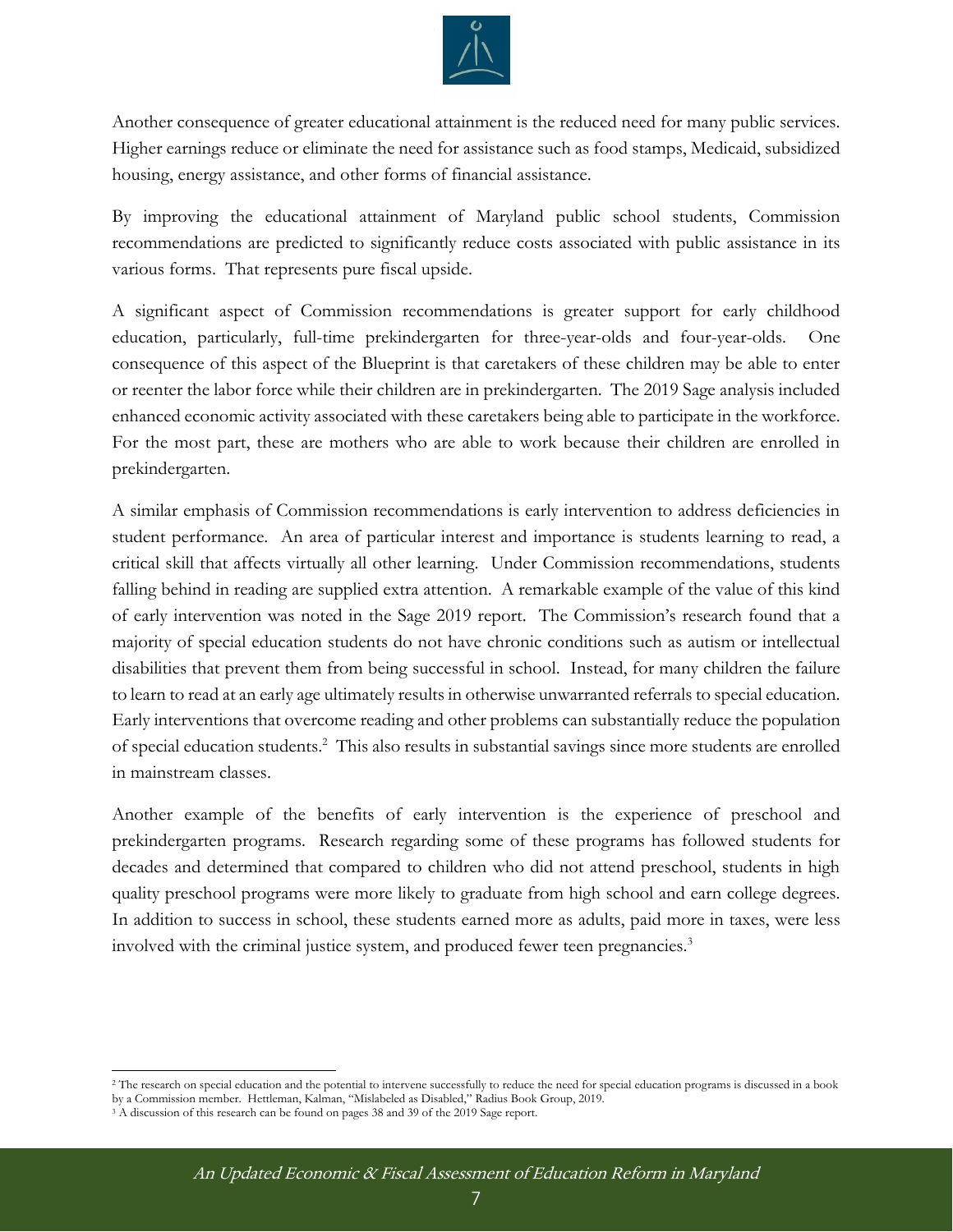

## <span id="page-7-0"></span>Legislation Implementing the Blueprint for Maryland's Future

Maryland's General Assembly enacted two major pieces of legislation to support Kirwan implementation. Blueprint for Maryland's Future – Implementation (HB 1300) establishes in law Commission recommendations and supplies funding. HB 1300 took effect July 1, 2020, with mandated funding beginning in fiscal year 2022.

The second bill, HB 1372, made some revisions to implementation timing as stipulated in HB 1300. These revisions were largely a result of the COVID-19 pandemic and generally extended the timeframe for certain provisions of the Blueprint for Maryland's Future by one year.

Fiscal notes prepared by the Department of Legislative Services for each bill supply extensive information regarding each bill's provisions and on state and local funding of public education overall as well as the added costs of implementing the Blueprint.<sup>4</sup> The Department of Legislative Services also reviewed the 2021 Maryland legislative session, which provided additional information regarding State support for K-12 public education.<sup>5</sup>

The fiscal notes and review of the 2021 Maryland legislative session provide an updated set of estimated costs for implementing the Blueprint. Exhibit 2 summarizes these estimated costs. As indicated, implementation begins with limited funding in FY2021 and FY2022. That early-stage funding primarily supports prekindergarten and early childhood programs as well as other Blueprint efforts. Annual funding increases are significant until full implementation of the Blueprint is achieved in FY2031, after which funding increases are generally scheduled to moderate. State aid distinguishes between basic funding for most Commission recommendations and what are referred to as other categorical costs. The latter include Judy Centers, school-based Health Centers, Infants and Toddlers, and the NBC (National Board Certification) support program.

<http://dls.maryland.gov/pubs/prod/RecurRpt/2021rs-90-Day-Report.pdf>

<sup>4</sup> Department of Legislative Services, "Fiscal and Policy Note, HB 1300"

<https://mgaleg.maryland.gov/mgawebsite/Legislation/Details/HB1300?ys=2020RS> and "Fiscal and Policy Note, HB 1372" <https://mgaleg.maryland.gov/mgawebsite/Legislation/Details/HB1372?ys=2021RS>

<sup>5</sup> Department of Legislative Services," The 90 Day Report - A Review of the 2021 Legislative Session," April 16, 2021,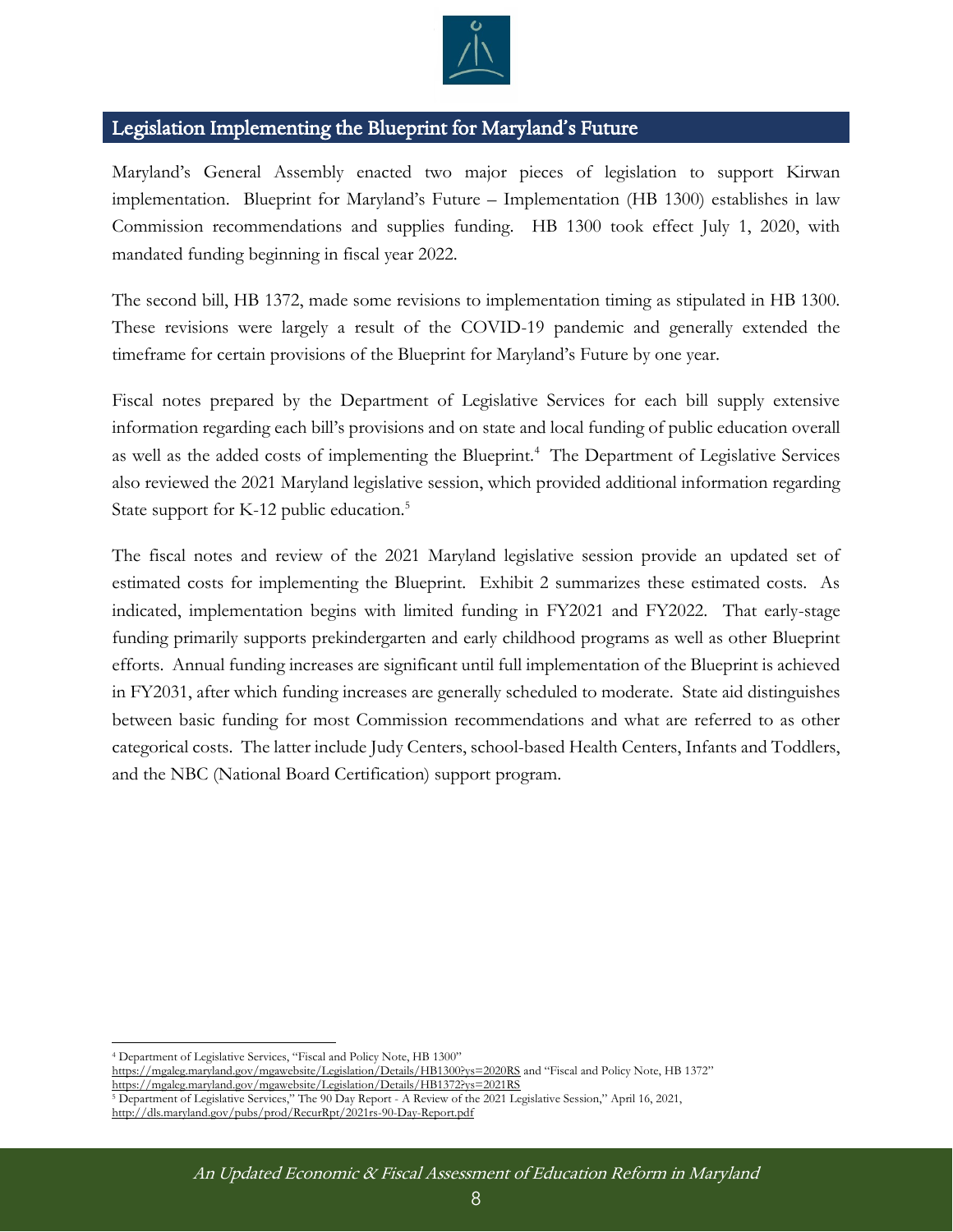

|         | <b>Additional State Aid</b> |                      | <b>Additional</b> | Total     |  |
|---------|-----------------------------|----------------------|-------------------|-----------|--|
| Year    | <b>Foundation and Other</b> | Other<br>Categorical | <b>Local Aid</b>  |           |  |
| FY 2021 | \$411.2                     |                      |                   | \$411.2   |  |
| FY 2022 | \$838.4                     |                      |                   | \$838.4   |  |
| FY 2023 | \$1,034.0                   | \$103.0              | \$117.9           | \$1,254.9 |  |
| FY 2024 | \$1,277.0                   | \$127.0              | \$143.5           | \$1,547.5 |  |
| FY 2025 | \$1,394.0                   | \$151.0              | \$120.3           | \$1,665.3 |  |
| FY 2026 | \$1,678.0                   | \$179.0              | \$140.9           | \$1,997.9 |  |
| FY 2027 | \$1,963.0                   | \$181.0              | \$126.3           | \$2,270.3 |  |
| FY 2028 | \$2,259.0                   | \$182.0              | \$127.6           | \$2,568.6 |  |
| FY 2029 | \$2,548.0                   | \$184.0              | \$244.9           | \$2,976.9 |  |
| FY 2030 | \$2,930.0                   | \$185.0              | \$383.6           | \$3,498.6 |  |
| FY 2031 | \$3,067.0                   | \$185.0              | \$419.0           | \$3,671.0 |  |
| FY 2032 | \$3,211.0                   | \$186.0              | \$493.0           | \$3,890.0 |  |
| FY 2033 | \$3,527.0                   | \$185.0              | \$660.0           | \$4,372.0 |  |
| FY 2034 | \$3,680.0                   | \$186.0              | \$702.6           | \$4,568.6 |  |

#### <span id="page-8-0"></span>Exhibit 2: State and Local Costs of Implementing the Blueprint (Millions of Current Dollars)

Source: Department of Legislative Services

In addition to legislation that supports Blueprint implementation, other recent legislation has increased tax revenues in Maryland. HB 732 imposes State sales and use taxes on certain types of digital advertising and also increases taxes on cigarettes, electronic smoking devices, and other tobacco products. Tobacco taxes were expected to increase State revenues by \$100 million in FY2021. Net revenues would decrease in part because of expenditures on tobacco cessation programs starting in FY2022. By FY2025, net revenues are estimated at \$72 million per annum. Digital advertising tax revenues, estimated at \$250 million during the first full year of its imposition, are distributed to the Blueprint for Maryland's Future Fund.<sup>6</sup> HB 932 imposes Maryland's sales and use tax on a variety of digital products and codes. These products are defined as ones obtained electronically by the purchaser or delivered by means other than tangible storage media. They encompass such things as streaming pre-recorded or live musical performances, ring tones, e-books, and newspapers and periodicals transferred electronically. These taxes are expected to generate \$83 million in FY2021, increasing to more than \$118 million by FY2025. Tax revenues generated by HB 932 are also distributed to the Blueprint for Maryland's Future Fund to support implementation of Commission recommendations.<sup>7</sup>

Given the substantial expense of implementing the Blueprint, questions regarding the stability and viability of state funding are relevant. One source of funding, digital advertising taxes enacted by HB 732, may be subject to litigation as pointed out in the fiscal note for this legislation. If successful, such

<https://mgaleg.maryland.gov/mgawebsite/Legislation/Details/HB0932?ys=2020RS>

<sup>6</sup> Department of Legislative Services, "Fiscal and Policy Note, HB 732: Tobacco Tax, Sales and Use Tax, and Digital Advertising Gross Revenues Tax" <https://mgaleg.maryland.gov/mgawebsite/Legislation/Details/HB0732?ys=2020RS>

<sup>7</sup> Department of Legislative Services, "Fiscal and Policy Note, HB 932: 21st -Century Economy Fairness Act"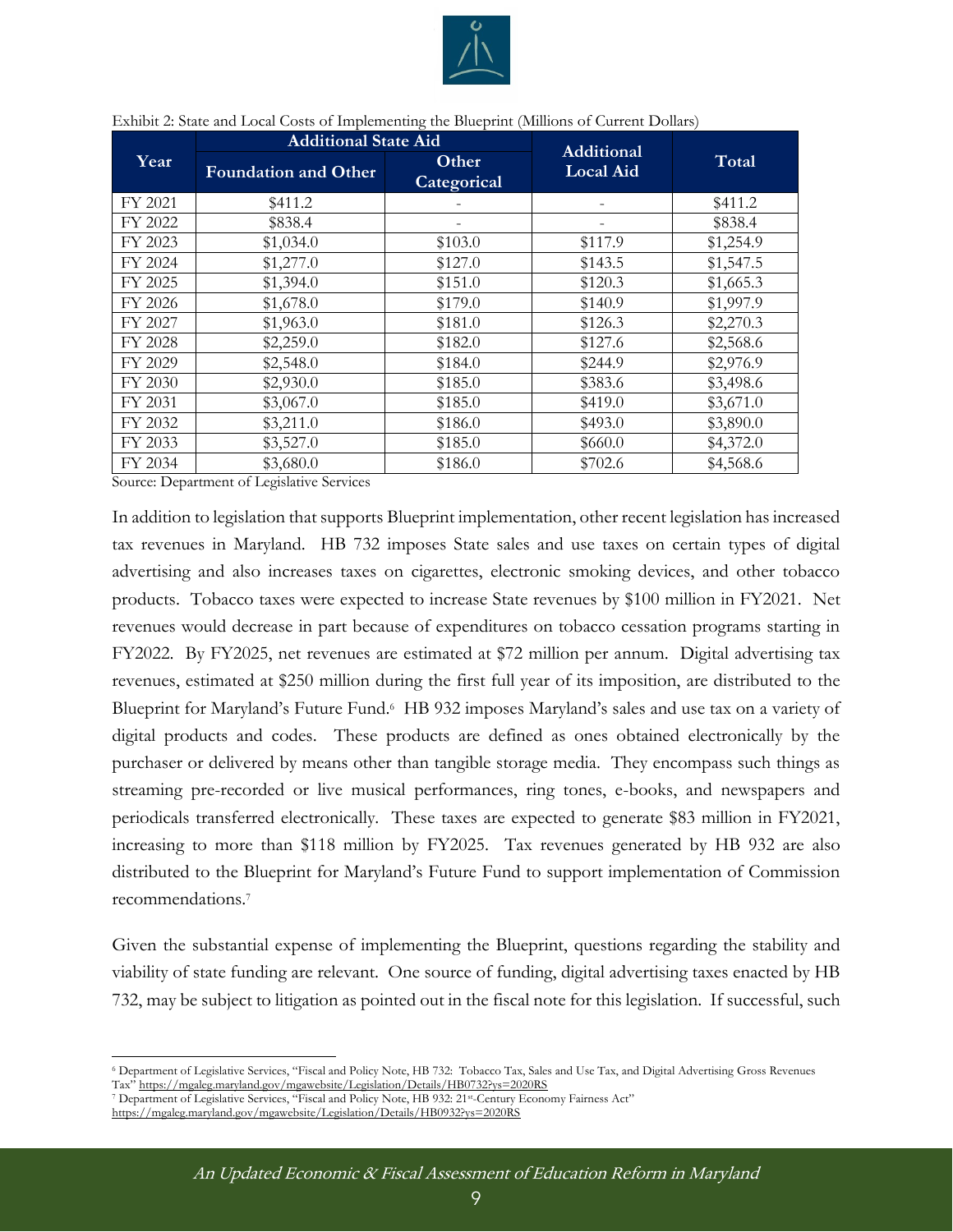

litigation might eliminate as much as \$250 million in funding for Blueprint implementation. The implications of this loss of funding are examined in a sensitivity analysis presented in the Appendix to this report.

Recent budget experience in Maryland, however, suggests that funding for the Blueprint is assured in the immediate future, and likely in the long run. During the fiscal year ending June 2021, Maryland state government registered a \$2.5 billion budget surplus. This was more than four times larger than the budget surplus from the previous year, which was \$585 million.<sup>8</sup> A recent report indicates that Maryland's current state government budget surplus is \$4.6 billion. Moreover, budget surpluses of \$1.9 billion per year are expected for the next five years.<sup>9</sup>

To meet obligations of funding the Blueprint in FY2023, Baltimore City and three counties (Caroline, Prince George's, and Talbot) will need to increase education appropriations by at least 5 percent above the pre-Blueprint levels. In FY2028, the same jurisdictions and Cecil and Kent counties will need to increase education appropriations by at least 5 percent over pre-Blueprint levels. By FY2034, when full implementation is achieved, these same six jurisdictions plus Garrett, Montgomery, and Wicomico counties will need to increase local appropriations by at least 5% over pre-Blueprint levels. Although these counties and Baltimore City will face non-trivial increases in education funding, for many of these counties expected revenue growth from local income and property taxes is expected to outpace increases in Blueprint funding. The expectation is that local revenues statewide will grow at an annual rate of 3.9 percent compared to an annual rate of 2.9 percent to fund the additional costs of implementing the Blueprint. In five jurisdictions, local revenue growth is expected to be lower than the growth in spending for the Blueprint. These jurisdictions include Baltimore City (-1.6 percent), Caroline County (-0.5 percent), Garrett County (-0.4 percent), Kent County (-1.1 percent), and Talbot County (-1.6 percent). State funding formulas may help by accommodating differences in local wealth across jurisdictions.<sup>10</sup>

Another source of viability for funding the Blueprint is federal funds. The American Rescue Plan has allocated \$1.95 billion of support to Maryland and local school systems to support elementary and secondary education.<sup>11</sup> The Build Back Better legislation (stalled as of this writing) includes billions of dollars to support preschools for three-year-olds and four-year-olds.<sup>12</sup> Such funds would clearly

<https://www.baltimoresun.com/politics/bs-md-pol-state-budget-surplus-20210929-fwycby7l3bgxlhygi5ibbersxe-story.html>

<sup>8</sup> Wood, Pamela, "Maryland government ends budget year with \$2.5B surplus," Baltimore Sun, September 29, 2021

<sup>9</sup> Boaz, David, 'Maryland Legislature Prepares to Divide Up a Budget Surplus," January 12, 2022 [https://www.cato.org/blog/maryland-legislature](https://www.cato.org/blog/maryland-legislature-prepares-divide-budget-surplus)[prepares-divide-budget-surplus](https://www.cato.org/blog/maryland-legislature-prepares-divide-budget-surplus)

<sup>&</sup>lt;sup>10</sup> Department of Legislative Services, "Local Fiscal Impacts of Implementing the Blueprint for Maryland's Future"

<sup>11</sup> "Maryland State Department of Education's Plan for ARP Funds to Support K-12 Schools and Students Approved" <https://news.maryland.gov/msde/maryland-state-department-of-educations-plan-for-arp-funds-to-support-k-12-schools-and-students-approved/> <sup>12</sup> Guarino, Amanda, "Child Care and Pre-K in the Build Back Better Act: A Look at the Legislative Text." December 14, 2021 <https://www.ffyf.org/child-care-and-pre-k-in-the-build-back-better-act-a-look-at-the-legislative-text/>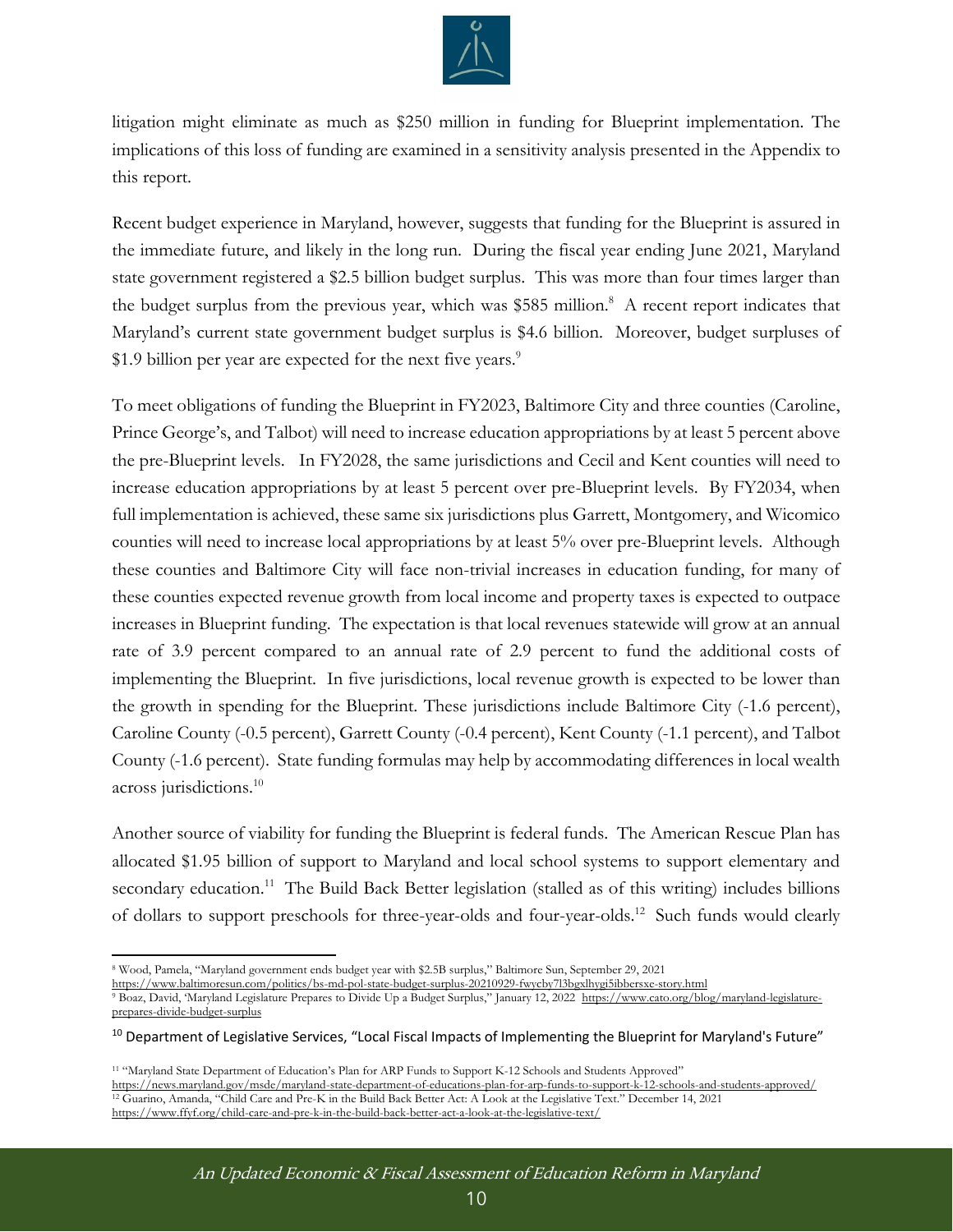

align with the goals of the Blueprint should the legislation or these provisions of the legislation become law.

A significant factor in determining levels of state funding for K-12 public schools is foundation formula grants to Maryland's counties and Baltimore City. HB 1300 alters the formula for these grants. One component is the number of students enrolled in schools. The altered formula calls for this to be the greater of either: 1) the prior year full-time equivalent enrollment; or 2) the three-year moving average of full-time equivalent enrollment. Another formula component is the per-pupil foundation amount, which is increased by HB 1300. The bill specifies increases from FY2022 to FY2033; thereafter the per-pupil foundation amount is increased by inflation. The per-pupil foundation amount includes costs associated with Blueprint implementation, including additional support for existing teachers, career counseling, behavioral health, instructional opportunities so that students will be college and career ready, and materials for teachers. Per-pupil foundation amounts also incorporate provisions for special education, compensatory education and students learning English. 13

<sup>13</sup> Op. cit., Department of Legislative Services, "Fiscal and Policy Note, HB 1300"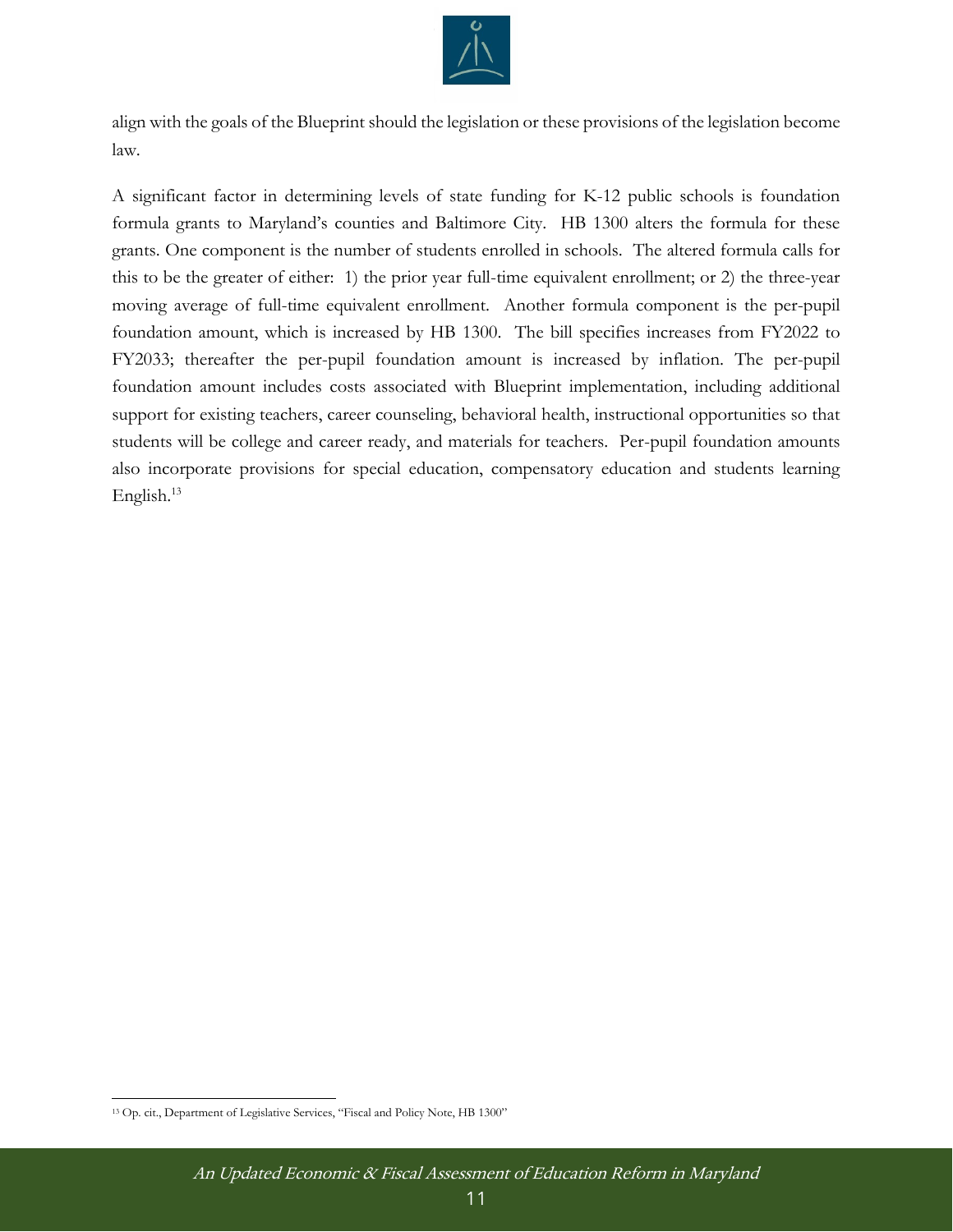

### <span id="page-11-0"></span>Changes in Earnings

During the two years since the original Sage report, wages and salaries have increased significantly in the context of diminished labor force participation and elevated numbers of available, unfilled jobs. The Federal Reserve Bank of Richmond publishes median earnings by education level in Maryland. To calculate lifetime earnings tied to educational attainment, these median earnings are adjusted to average earnings. Exhibit 3 summarizes these average earnings estimates for 2017 and 2019.<sup>14</sup> To estimate the corresponding value of earnings in 2021, 2019 estimates were adjusted by the Employment Cost Index published by the Bureau of Labor Statistics. That index supplies a quarterly estimate of the 12-month percentage change in total compensation for all civilian workers.<sup>15</sup> Average earnings increased 5.7 percent from 2019 to 2021.

Earnings estimates in Exhibit 3 are also adjusted to reflect a core concept of Commission recommendations. In preparing students for career readiness, the recommendations support pathways that lead to the acquisition of vocational certifications or other vocational credentials either within high school or in programs that follow on after high school graduation. These certifications and credentials will enhance the vocational skills of students and thereby support higher earnings. The analysis estimates that full implementation of Commission recommendations will lead to an average 6 percent increase in the earnings of students whose final level of educational attainment is either: 1) a high school diploma or 2) some college or an associate degree. Earnings estimates in Exhibit 3 reflect these enhancements of earnings for students who earn vocational certifications or other vocational credentials along with their high school diplomas or while attending college and possibly earning an associate degree.

| Educational<br><b>Attainment</b> | Less Than a<br><b>High School</b><br>Diploma | <b>High School</b><br>Diploma or<br>Equivalent | <b>Some College</b><br>or Associate<br>Degree | Bachelor's<br>Degree | <b>Graduate or</b><br>Professional<br>Degree |  |  |  |
|----------------------------------|----------------------------------------------|------------------------------------------------|-----------------------------------------------|----------------------|----------------------------------------------|--|--|--|
| 2017                             | \$25,809                                     | \$38,547                                       | \$44,592                                      | \$68,975             | \$103,535                                    |  |  |  |
| 2019                             | \$29,724                                     | \$39,952                                       | \$45,999                                      | \$72,951             | \$111,867                                    |  |  |  |
| 2021                             | \$31,432                                     | \$42,248                                       | \$48,643                                      | \$77,143             | \$118,295                                    |  |  |  |
| Increase in value from 2017 to   |                                              |                                                |                                               |                      |                                              |  |  |  |
| 2019                             | $15.2\%$                                     | $3.6\%$                                        | $3.2\%$                                       | $5.8\%$              | $8.0\%$                                      |  |  |  |
| 2021                             | 21.8%                                        | $9.6\%$                                        | $9.1\%$                                       | 11.8%                | 14.3%                                        |  |  |  |

<span id="page-11-1"></span>

| Exhibit 3: Earnings by Educational Attainment Under Kirwan Recommendations, Maryland, 2017-2021 |  |  |  |  |  |
|-------------------------------------------------------------------------------------------------|--|--|--|--|--|
|                                                                                                 |  |  |  |  |  |
|                                                                                                 |  |  |  |  |  |

Sources: Federal Reserve Bank of Richmond, Bureau of Labor Statistics, Sage

<sup>14</sup> Federal Reserve Bank of Richmond, "Educational Attainment in Maryland, 2017" and "Educational Attainment in Maryland, 2019" <https://www.richmondfed.org/>

<sup>&</sup>lt;sup>15</sup> Bureau of Labor Statistics, "Employment Cost Index: Total Compensation for All Civilian Workers in All Industries and Occupations" <https://data.bls.gov/cgi-bin/surveymost>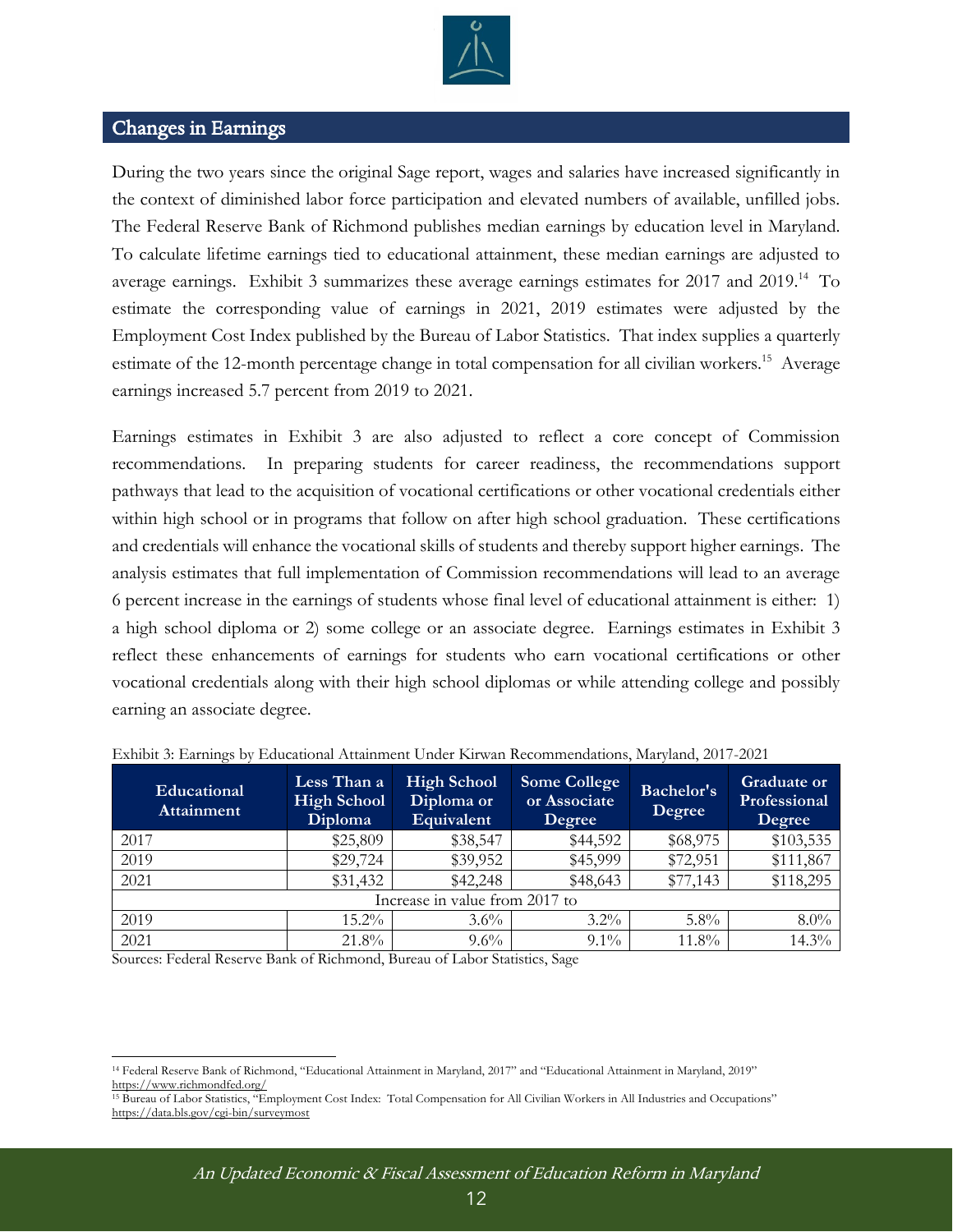

The impact of these estimated earnings is driven primarily by improved educational outcomes generated by Blueprint implementation as reflected in Exhibit 1. The effects of improved educational outcomes and attendant increases in earnings for Marylanders who acquire vocational certificates or other vocational credentials are presented in Exhibit 4. Annual earnings for current cohorts of public school students are compared to earnings reflecting estimated Blueprint impacts. The number of students at each educational level before and after Blueprint impacts are achieved shows that the anticipated increases in student educational attainment are substantial.

This increased educational attainment results in a sharp increase in the potential earnings of each cohort. The listed maximum potential annual income is calculated by assuming that each member of the cohort will earn the average income for the level of educational attainment achieved. The maximum potential total annual income per cohort increases 27 percent when Blueprint impacts are fully realized, from \$3.75 billion/year to \$4.75 billion/year. This maximum potential annual income would almost certainly never be realized because some members of the cohort would be unemployed regardless of their educational attainment and not all members of the cohort would be participating in the labor force. These factors are also influenced by educational attainment, however, with more educated people more likely to be workforce participants and less likely to be unemployed. When considerations of unemployment and labor force absence are applied to the maximum potential annual income for the cohort, income at each level of educational attainment is reduced. The adjusted total annual income of current Maryland public school cohorts is \$3.01 billion. Once the impacts of the Blueprint are fully realized, this adjusted annual income of the cohort increases 32 percent to \$3.98 billion.

The largest gains in income are realized by those members of the cohort who go on to earn four-year college degrees or advanced degrees. Because the Blueprint is estimated to double the number of members of the cohort who go on to achieve these levels of educational attainment and the average annual income for these levels of educational attainment are substantially higher, those with bachelors or advanced degrees, who account for almost 47 percent of the adjusted total annual income of the status quo, are collectively expected to earn approximately 70 percent of the adjusted total annual income of the cohort when Blueprint implementation impacts are fully realized.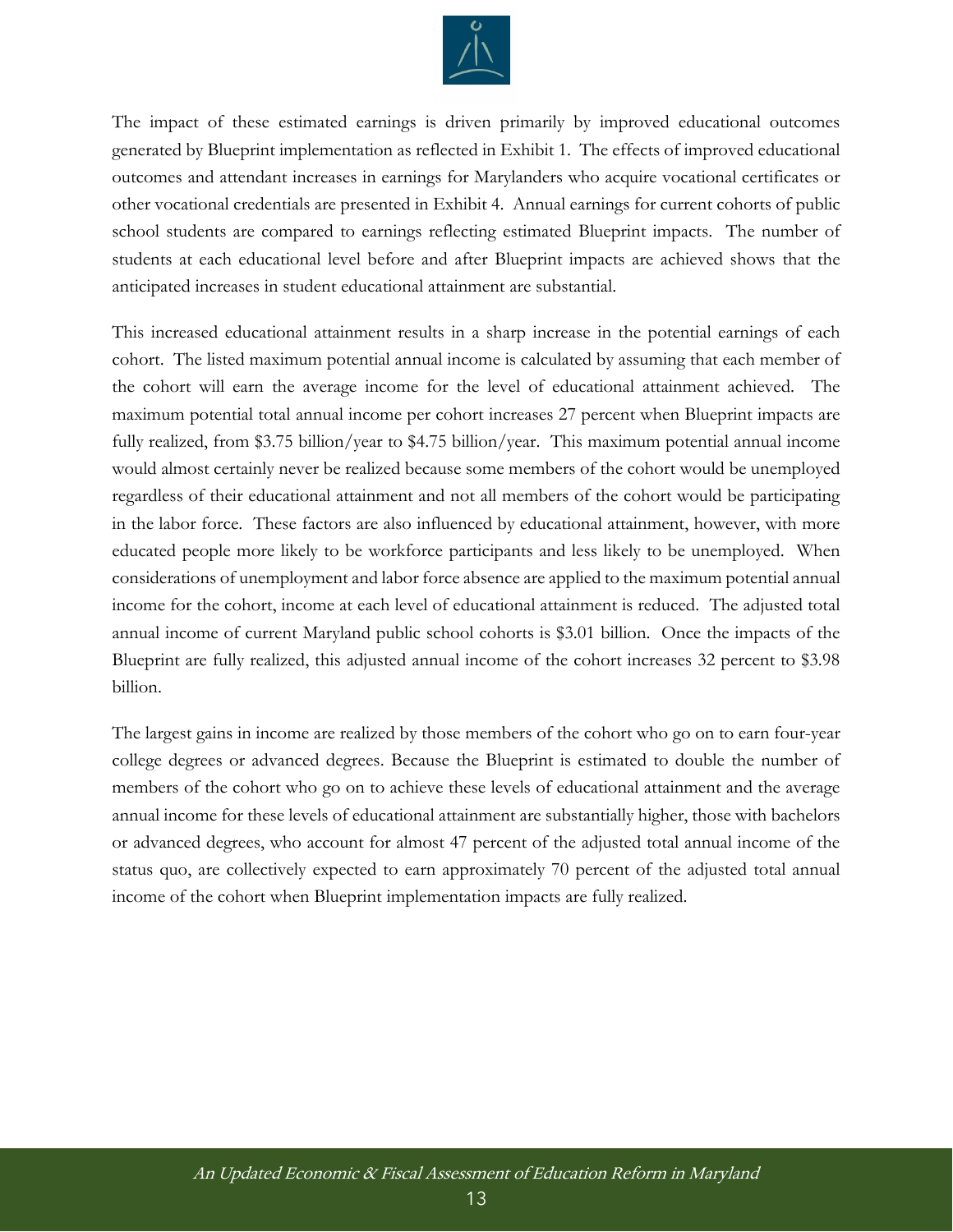

| Educational<br><b>Attainment</b>                   | Less Than a<br><b>High School</b><br>Diploma | <b>High School</b><br>Diploma or<br>Equivalent                                            | <b>Some College</b><br>or Associate<br>Degree | Bachelor's<br>Degree | <b>Graduate</b> or<br>Professional<br>Degree | Total     |  |  |
|----------------------------------------------------|----------------------------------------------|-------------------------------------------------------------------------------------------|-----------------------------------------------|----------------------|----------------------------------------------|-----------|--|--|
|                                                    |                                              | Estimated annual earnings by education attainment: status quo versus impacts of Blueprint |                                               |                      |                                              |           |  |  |
| Status quo                                         | \$31,432                                     | \$39,857                                                                                  | \$45,934                                      | \$77,143             | \$118,295                                    | N.A.      |  |  |
| <b>Blueprint</b> impacts                           | \$31,432                                     | \$42,248                                                                                  | \$48,643                                      | \$77,143             | \$118,295                                    | N.A.      |  |  |
|                                                    |                                              | Educational outcomes: status quo versus impacts of Blueprint                              |                                               |                      |                                              |           |  |  |
| Status quo share                                   | $13.0\%$                                     | 22.0%                                                                                     | 39.9%                                         | 15.8%                | 9.3%                                         | $100.0\%$ |  |  |
| Status quo cohort<br>population                    | 8,970                                        | 15,180                                                                                    | 27,531                                        | 10,902               | 6,417                                        | 69,000    |  |  |
| Blueprint share                                    | $6.5\%$                                      | 11.0%                                                                                     | 32.3%                                         | 31.6%                | $18.6\%$                                     | $100.0\%$ |  |  |
| Blueprint cohort<br>population                     | 4,485                                        | 7,590                                                                                     | 22,287                                        | 21,804               | 12,834                                       | 69,000    |  |  |
|                                                    |                                              | Maximum potential total annual income per cohort (millions)                               |                                               |                      |                                              |           |  |  |
| Status quo                                         | \$281.9                                      | \$605.0                                                                                   | \$1,264.6                                     | \$841.0              | \$759.1                                      | \$3,751.7 |  |  |
| Share of total                                     | $7.5\%$                                      | $16.1\%$                                                                                  | 33.7%                                         | 22.4%                | $20.2\%$                                     | $100.0\%$ |  |  |
| Blueprint                                          | \$141.0                                      | \$320.7                                                                                   | \$1,084.1                                     | \$1,682.0            | \$1,518.2                                    | \$4,746.0 |  |  |
| Share of total                                     | $3.0\%$                                      | 6.8%                                                                                      | 22.8%                                         | 35.4%                | 32.0%                                        | $100.0\%$ |  |  |
|                                                    |                                              | Unemployment and labor force participation rates by education level                       |                                               |                      |                                              |           |  |  |
| Unemployment<br>rate                               | $7.0\%$                                      | 4.6%                                                                                      | $4.2\%$                                       | 2.3%                 | 2.3%                                         | N.A.      |  |  |
| Labor force<br>participation rate                  | 64.6%                                        | 75.5%                                                                                     | 82.5%                                         | 89.7%                | 89.7%                                        | N.A.      |  |  |
| Adjusted total annual income per cohort (millions) |                                              |                                                                                           |                                               |                      |                                              |           |  |  |
| Status quo                                         | \$169.4                                      | \$435.8                                                                                   | \$999.5                                       | \$737.0              | \$665.3                                      | \$3,007.0 |  |  |
| Share of total                                     | $5.6\%$                                      | $14.5\%$                                                                                  | 33.2%                                         | 24.5%                | 22.1%                                        | $100.0\%$ |  |  |
| Blueprint                                          | \$84.7                                       | \$231.0                                                                                   | \$856.8                                       | \$1,474.1            | \$1,330.5                                    | \$3,977.1 |  |  |
| Share of total                                     | $2.1\%$                                      | $5.8\%$                                                                                   | 21.5%                                         | 37.1%                | 33.5%                                        | $100.0\%$ |  |  |

#### <span id="page-13-0"></span>Exhibit 4: Estimated Income Gains Resulting from the Blueprint

Sources: Federal Reserve Bank of Richmond, Bureau of Labor Statistics, Kirwan Commission, Sage

Implementation of Commission recommendations will also increase earnings among mothers and other caretakers who are able to work because their children will be able to attend prekindergarten. Exhibit 5 updates estimates of earnings of these individuals and tax collections associated with these stepped-up earnings. The estimated number of employed caretakers is based on the number of children enrolled in prekindergarten and the likelihood that caretakers will return to the workforce and secure employment. The method to estimate augmented employment among caretakers and their earnings is the same as the one embodied in Sage's 2019 report. Earnings were adjusted to 2021 dollars using the Average Wage Index published by the Social Security Administration.<sup>16</sup> Exhibit 5 supplies relevant statistical detail.

<sup>16</sup> Social Security Administration, "National Average Wages Index" <https://www.ssa.gov/oact/cola/AWI.html>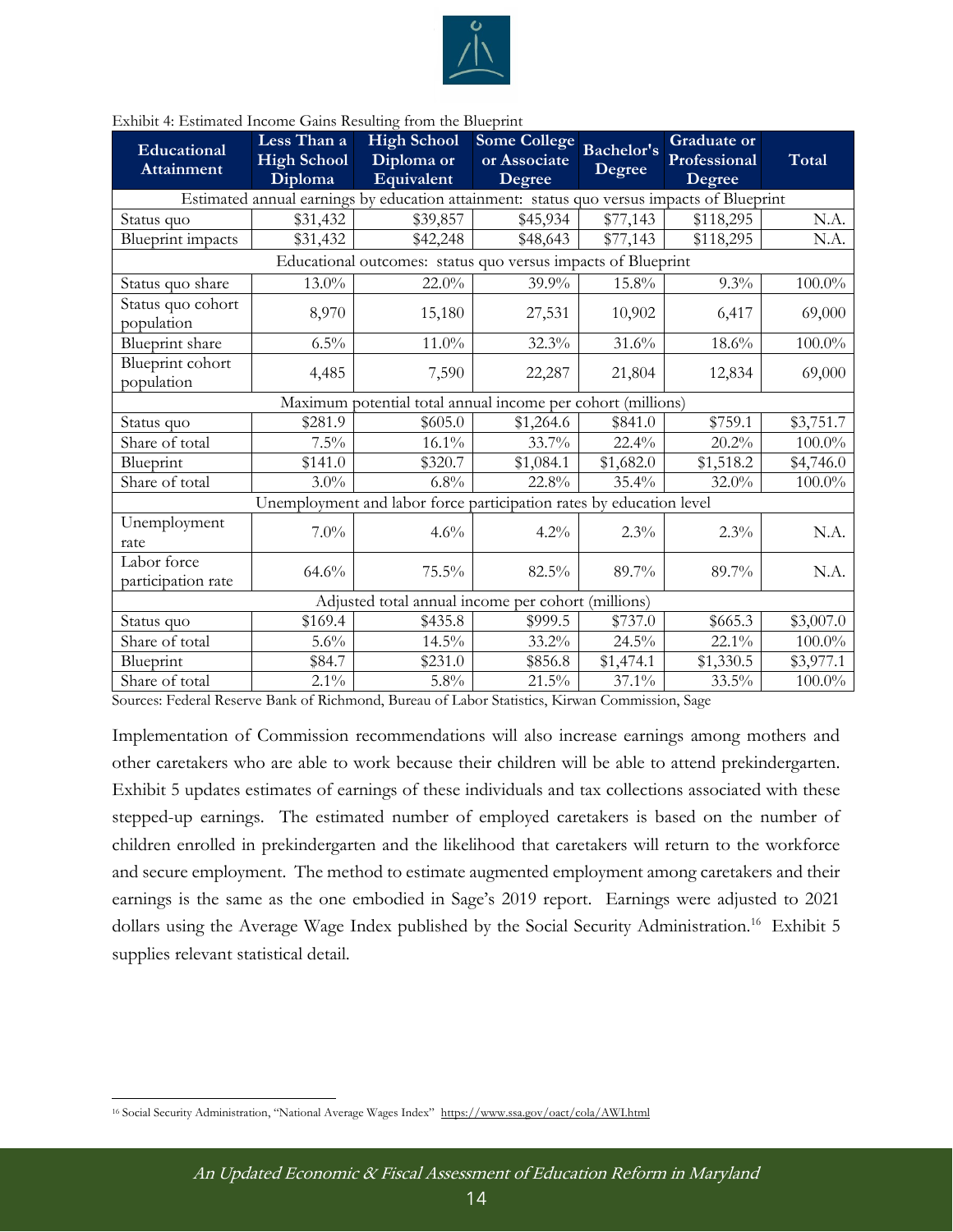

<span id="page-14-1"></span>Exhibit 5: Earnings of and Taxes Paid by Caretakers of Prekindergarten Students, 2022-2031 (Millions of 2021 Dollars)

| Program<br>Year | Employed<br><b>Mothers</b> | <b>Total Earnings</b> | <b>State Tax</b> | $\overline{\text{Local Tax}}$ | Total State &<br>Local Tax |
|-----------------|----------------------------|-----------------------|------------------|-------------------------------|----------------------------|
| FY 2022         | 2,308                      | \$91.9                | \$6.3\$          | \$5.3                         | \$11.5                     |
| FY 2023         | 3,160                      | \$129.0               | \$8.8            | \$7.4                         | \$16.2                     |
| FY 2024         | 4,008                      | \$168.0               | \$11.5           | \$9.6                         | \$21.1                     |
| FY 2025         | 4,796                      | \$206.8               | \$14.1           | \$11.8                        | \$25.9                     |
| FY 2026         | 7,263                      | \$321.8               | \$21.9           | \$18.4                        | \$40.4\$                   |
| FY 2027         | 7,930                      | \$361.0               | \$24.6           | \$20.7                        | \$45.3                     |
| FY 2028         | 8,498                      | \$397.7               | \$27.1           | \$22.8                        | \$49.9                     |
| FY 2029         | 9,160                      | \$440.6               | \$30.0           | \$25.2                        | \$55.3                     |
| FY 2030         | 9,737                      | \$481.4               | \$32.8           | \$27.6                        | \$60.4\$                   |
| FY 2031         | 10,170                     | \$516.7               | \$35.2           | \$29.6                        | \$64.8                     |

<span id="page-14-0"></span>Sources: Kirwan Commission, Bureau of Labor Statistics, Comptroller of Maryland, Social Security Administration, Sage Note: State and local tax figures may not add due to rounding

### Updating Blueprint Costs & Benefits

To estimate the net impacts of Commission recommendations, Sage conducted an analysis of the lifetime earnings, tax payments, and costs of public assistance for a cohort of Maryland public school students. Each cohort is assumed to be 69,000 students who, for example, enter high school and are expected to graduate within four years. Enhanced educational attainment translates into higher lifetime earnings, which in turn translates into higher levels of State and local government taxes paid as well as diminished demand for public assistance and incarceration services.

The starting point for understanding the net benefits of the Commission's recommendations is assessing the economic and fiscal impacts of the status quo. Exhibit 6 summarizes the educational outcomes of each current cohort of Maryland students who have not benefitted from implementation of Commission recommendations. For each level of educational attainment, the number of students in that group is listed along with their estimated lifetime earnings, tax payments, and costs for various types of public assistance and services.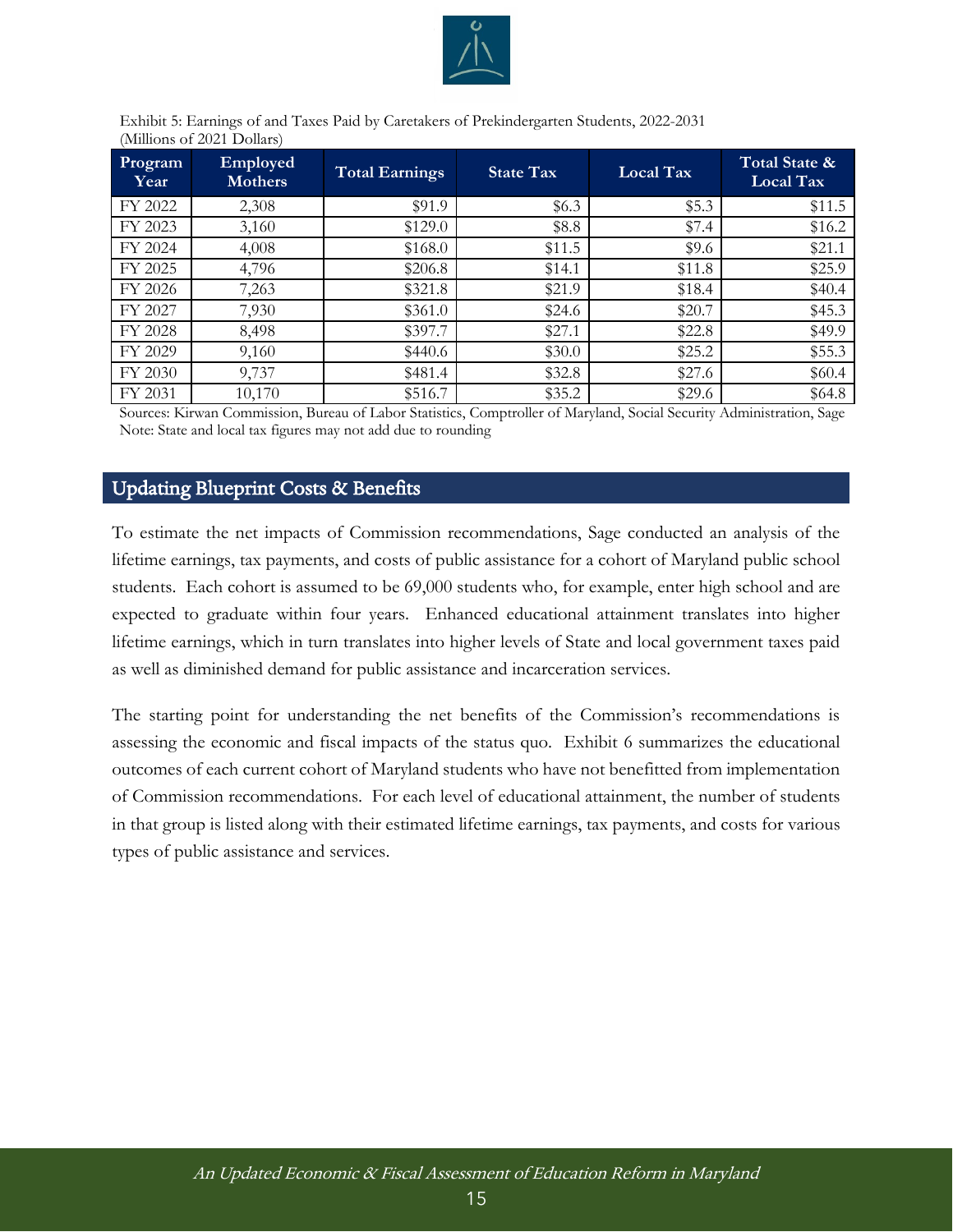

<span id="page-15-0"></span>Exhibit 6: Under the Status Quo - Lifetime Economic and Fiscal Impacts and Social Costs of Current Student Outcomes (Millions of 2021 Dollars)

| <b>Educational Attainment</b>                       | <b>High School</b><br>Diploma | Diploma or<br>Equivalent | Less Than a High School Some College<br>or Associate<br>Degree | Bachelor's<br>Degree | <b>Graduate or</b><br>Professional<br>Degree | Total       |
|-----------------------------------------------------|-------------------------------|--------------------------|----------------------------------------------------------------|----------------------|----------------------------------------------|-------------|
| No. of students by outcome                          | 8,970                         | 15,180                   | 27,531                                                         | 10,902               | 6,417                                        | 69,000      |
| (Share)                                             | $(13.0\%)$                    | $(22.0\%)$               | $(39.9\%)$                                                     | $(15.8\%)$           | $(9.3\%)$                                    | $(100.0\%)$ |
| Lifetime earnings                                   | \$6,890                       | \$17,505                 | \$39,097                                                       | \$28,024             | \$24,147                                     | \$115,664   |
| Lifetime federal income tax                         | $(\$805)$                     | $(\$910)$                | $(\$775)$                                                      | \$755                | \$1,341                                      | $(\$395)$   |
| Lifetime Maryland state and<br>local tax            | \$461                         | \$1,393                  | \$3,355                                                        | \$2,869              | \$2,677                                      | \$10,755    |
| Medicaid, lifetime benefit                          | \$344                         | \$595                    | \$834                                                          | \$113                | \$41                                         | \$1,926     |
| Food stamps (SNAP), lifetime<br>benefit             | \$72                          | \$111                    | \$147                                                          | \$17                 | \$6                                          | \$353       |
| Public Assistance (incl. TANF),<br>lifetime benefit | \$43                          | \$72                     | \$95                                                           | \$20                 | \$0                                          | \$229       |
| Housing and energy assistance,<br>lifetime benefit  | \$48                          | \$34                     | \$83                                                           | \$7                  | \$3                                          | \$175       |
| Incarceration costs and crime<br>burdens            | \$275                         | \$11                     | \$0                                                            | \$0                  | \$0                                          | \$286       |
| Maryland taxes less<br>assistance                   | $(\$320)$                     | \$570                    | \$2,196                                                        | \$2,712              | \$2,627                                      | \$7,785     |

Source: Sage

A measure of particular interest is the comparison of the total value of Maryland state and local taxes paid and the cost of public assistance and services related to each level of educational attainment. As indicated in Exhibit 6, those who do not earn a high school diploma pay less in state and local taxes than the value of public assistance and services they use over their lifetimes on average. As educational attainment increases, this relationship reverses. For the entire cohort, state and local taxes paid in a lifetime exceed the costs of public assistance and services by \$7.8 billion.

The outcomes under the status quo can be compared to the estimates of outcomes for Maryland public school students once Commission recommendations are fully implemented and all the benefits of these changes are realized. Exhibit 7 summarizes the lifetime earnings and associated taxes and the demands for public assistance and services for future cohorts of Maryland public school students with implementation. Because fewer students fail to finish high school or stop their education at a high school diploma and more students attend college and earn postsecondary degrees, earnings and associated tax payments are substantially higher than under the status quo while demand for public assistance is diminished. Total lifetime value of Maryland state and local taxes paid by this future cohort of students exceeds the value of public assistance and services by \$12.9 billion.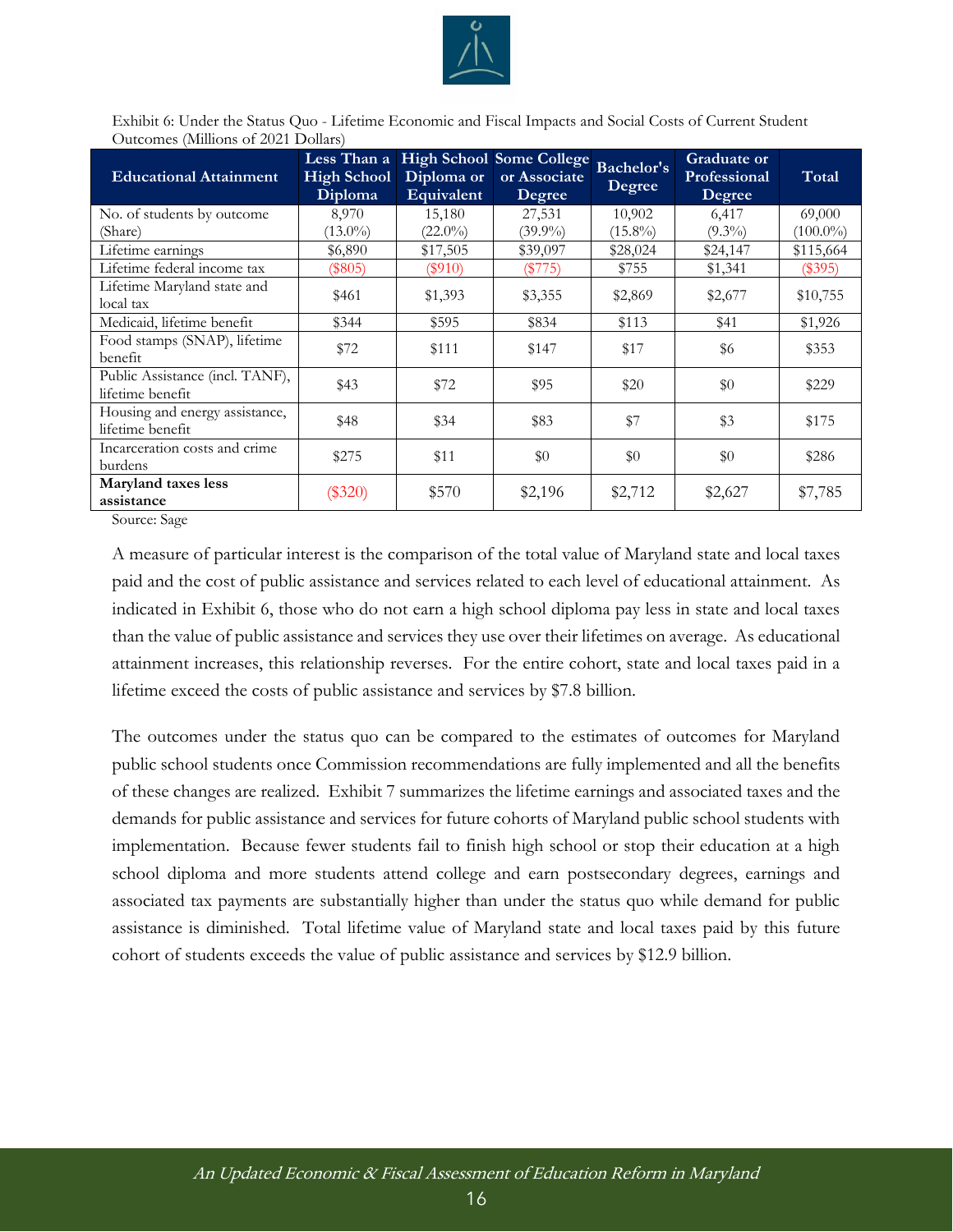

<span id="page-16-0"></span>Exhibit 7: With Commission Recommendations Implemented - Updated New Steady-State in Maryland and Associated Estimates of Economic and Fiscal Impacts for Future Cohorts of Entering High School Students (Millions of 2021 Dollars)

| <b>Educational Attainment</b>                       | Less Than a<br>High School<br>Diploma | Diploma or<br>Equivalent | High School Some College<br>or Associate<br>Degree | Bachelor's<br>Degree | <b>Graduate or</b><br>Professional<br>Degree | Total       |
|-----------------------------------------------------|---------------------------------------|--------------------------|----------------------------------------------------|----------------------|----------------------------------------------|-------------|
| No. of students by outcome                          | 4,485                                 | 7,590                    | 22,287                                             | 21,804               | 12,834                                       | 69,000      |
| (Share)                                             | $(6.5\%)$                             | $(11.0\%)$               | $(32.3\%)$                                         | $(31.6\%)$           | $(18.6\%)$                                   | $(100.0\%)$ |
| Lifetime earnings with social gain                  | \$3,445                               | \$9,278                  | \$33,517                                           | \$56,049             | \$48,294                                     | \$150,582   |
| Lifetime federal income tax                         | $(\$403)$                             | $(\$357)$                | $(\$288)$                                          | \$1,510              | \$2,682                                      | \$3,144     |
| Lifetime Maryland state & local tax                 | \$231                                 | \$763                    | \$2,953                                            | \$5,738              | \$5,354                                      | \$15,038    |
| Medicaid, average lifetime benefit                  | \$172                                 | \$297                    | \$675                                              | \$225                | \$83                                         | \$1,452     |
| Food stamps (SNAP), lifetime benefit                | \$36                                  | \$55                     | \$119                                              | \$35                 | \$11                                         | \$257       |
| Public assistance (incl. TANF),<br>lifetime benefit | \$21                                  | \$36                     | \$77                                               | \$39                 | \$0                                          | \$173       |
| Housing & energy assistance, lifetime<br>benefit    | \$24                                  | \$17                     | \$67                                               | \$14                 | \$6                                          | \$128       |
| Incarceration costs & crime burdens                 | \$138                                 | \$5                      | \$0                                                | \$0                  | \$0                                          | \$143       |
| Maryland taxes less assistance                      | $($ \$160)                            | \$352                    | \$2,014                                            | \$5,424              | \$5,254                                      | \$12,884    |

Source: Sage

Differences in economic and fiscal impacts between the status quo and the performance of future cohorts fully benefiting from the Blueprint for Maryland's Future form the basis for assessing the long-term benefits of implementing these changes. The increase in earnings that has occurred since Sage's 2019 report has significantly impacted these computed differences. Exhibit 8 compares the economic and fiscal impacts of Commission recommendations estimated in the 2019 Sage report with the same impacts estimated in this update. The net benefit, defined as the difference between total state and local taxes paid and the cost of public assistance and services, has significantly increased in the updated analysis to more than \$5 billion per cohort of students. This reflects computed gross benefits. We now turn to an assessment of implementation costs.

|                                       |                   | 2019 Sage Analysis | <b>Updated Sage Analysis</b> |             |  |
|---------------------------------------|-------------------|--------------------|------------------------------|-------------|--|
|                                       | <b>Status Quo</b> | Post-Kirwan        | <b>Status Quo</b>            | Post-Kirwan |  |
| Lifetime earnings with social gain    | \$103,181         | \$134,065          | \$115,664                    | \$150,582   |  |
| Lifetime Maryland state and local tax | \$8,921           | \$12,540           | \$10,755                     | \$15,038    |  |
| Cost of public assistance             | \$3,213           | \$2,328            | \$2,970                      | \$2,154     |  |
| Maryland taxes less assistance        | \$5,708           | \$10,212           | \$7,785                      | \$12,884    |  |
| Net benefit                           | \$4,504           |                    | \$5,099                      |             |  |

<span id="page-16-1"></span>Exhibit 8: Updating the Benefit Per Cohort of Implementing the Blueprint (Millions of 2021 Dollars)

Source: Sage

This assessment considers the impact of recommendations over the course of decades, which is precisely what it must do given the length of time to full implementation as well as the length of time between prekindergarten and entry into the workforce.

As detailed in Sage's 2019 report, full implementation of recommendations will require roughly a decade. Because measured impacts encompass the enhanced earnings of high school graduates who go on to earn bachelor's degrees and advanced and professional degrees, the full economic and fiscal

17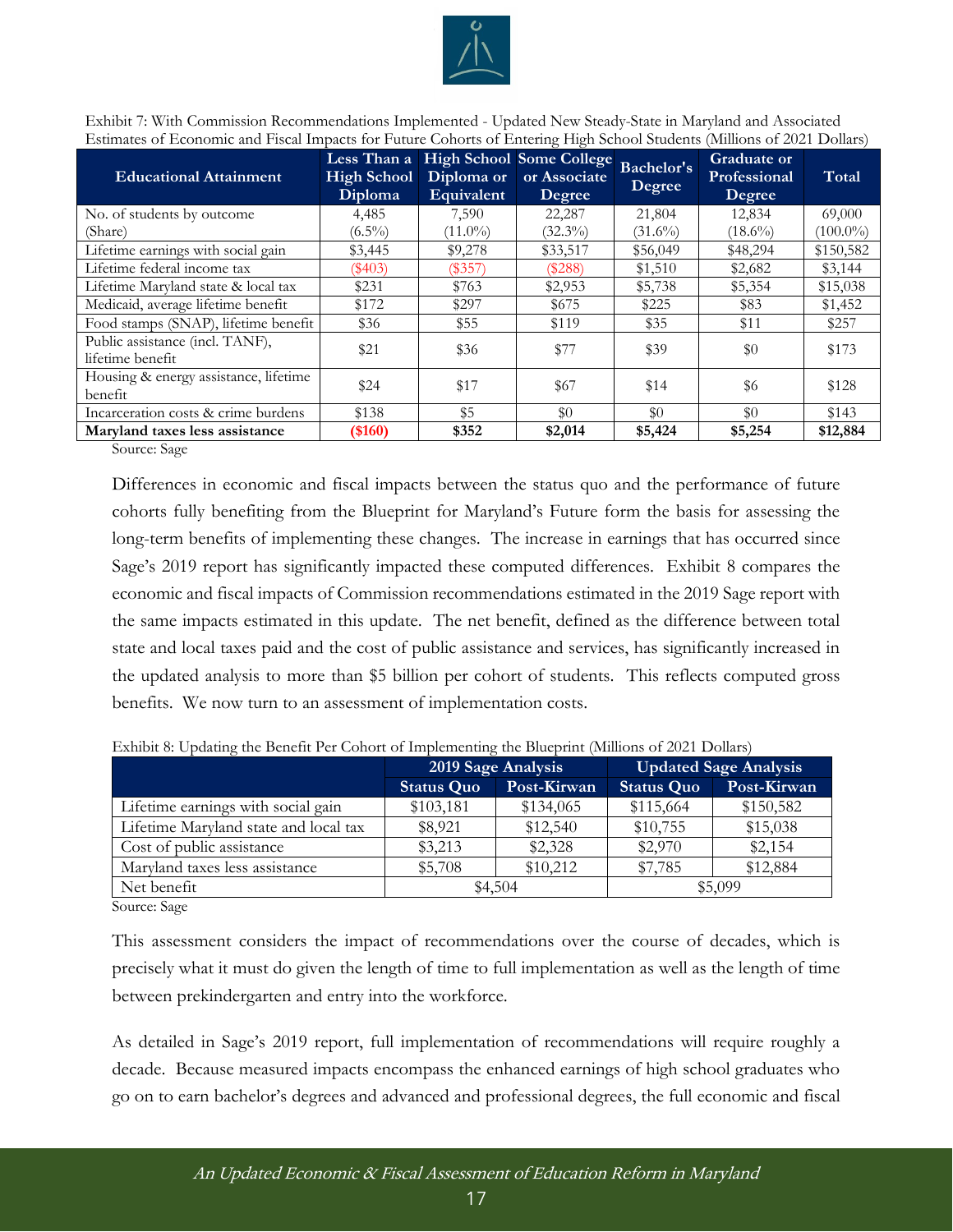

impacts of improved educational outcomes are not realized until years after full implementation is achieved. Another example of the long-term effects of Kirwan implementation is the increased achievement of children who attend prekindergarten. Studies have shown that these children go on to greater educational attainment and fewer social problems (e.g., teenage pregnancy, involvement with the criminal justice system) than children who do not have this opportunity.

This updated assessment presumes that implementation began in earnest in FY2021, or a year later than presumed in the 2019 assessment. Assumptions and estimates regarding phasing of implementation and attendant phasing of impacts used in the 2019 analysis are also utilized here. This analysis further presumes that benefits are enhanced by multiplier effects as higher incomes produce benefits for area businesses in the form of augmented sales. This also implicates a broader supply chain as consumers expand their demands for goods and services due to enhanced employment and earnings.

An important distinction between the original analysis and this update is that the update is presented in current dollars while we presented the original analysis in constant 2020 dollars. Because costs of implementation as assessed by the Department of Legislative Services were prepared in current dollars that incorporate the effects of inflation over time, this analysis deploys estimates of benefits that incorporate the long-term effects of inflation as well. Annual inflation adjustments for costs are 1.9 percent based on the average annual rate of inflation in the gross domestic product from 2000-2020 as measured by the Bureau of Economic Analysis.<sup>17,18</sup> Because estimated increases in state and local expenditures for implementation reflected in Exhibit 2 provide cost data only through FY2034, the inflation adjustment is applied to subsequent years embodied by this analysis. The annual inflation adjustment for earnings of 2.8 percent is based on the Average Wage Indexing Series from 2000- 2020.<sup>19,20</sup> This adjustment is applied to earnings and their fiscal benefits after FY2021.

That the adjustment factor for wages is higher than the adjustment factor for general inflation applied to the costs of Blueprint implementation means that benefits will grow at a faster rate than costs. This is not to be viewed as an anomaly, but part of a long-lived trend with respect to wage and cost of living growth. The 20-year period chosen to generate key parameters in this analysis reflects an intentional decision to heavily weight recent trends in wages and inflation. A longer-term look at these factors confirms that wages grow faster than cost of living across the overall population. Using the same sources for wage increases and the general rate of inflation, but extending the period of inquiry to 1951-2020 reveals that wages increased at an average annual rate of 4.43 percent while the annual

<sup>17</sup> Bureau of Economic Analysis, *National Income and Product Accounts (NIPA)*. Table 1.1.9. Implicit Price Deflators for Gross Domestic Product.

<sup>&</sup>lt;sup>18</sup> We are aware that inflation is presently elevated, but that is not expected to last indefinitely. <sup>19</sup> Social Security Administration, "Average Wage Indexing Series" https://www.ssa.gov/oact/cola/awiseries.html.

<sup>20</sup> Wages have also been rising rapidly of late, but like inflation, unusually rapid wage growth is not anticipated to last indefinitely.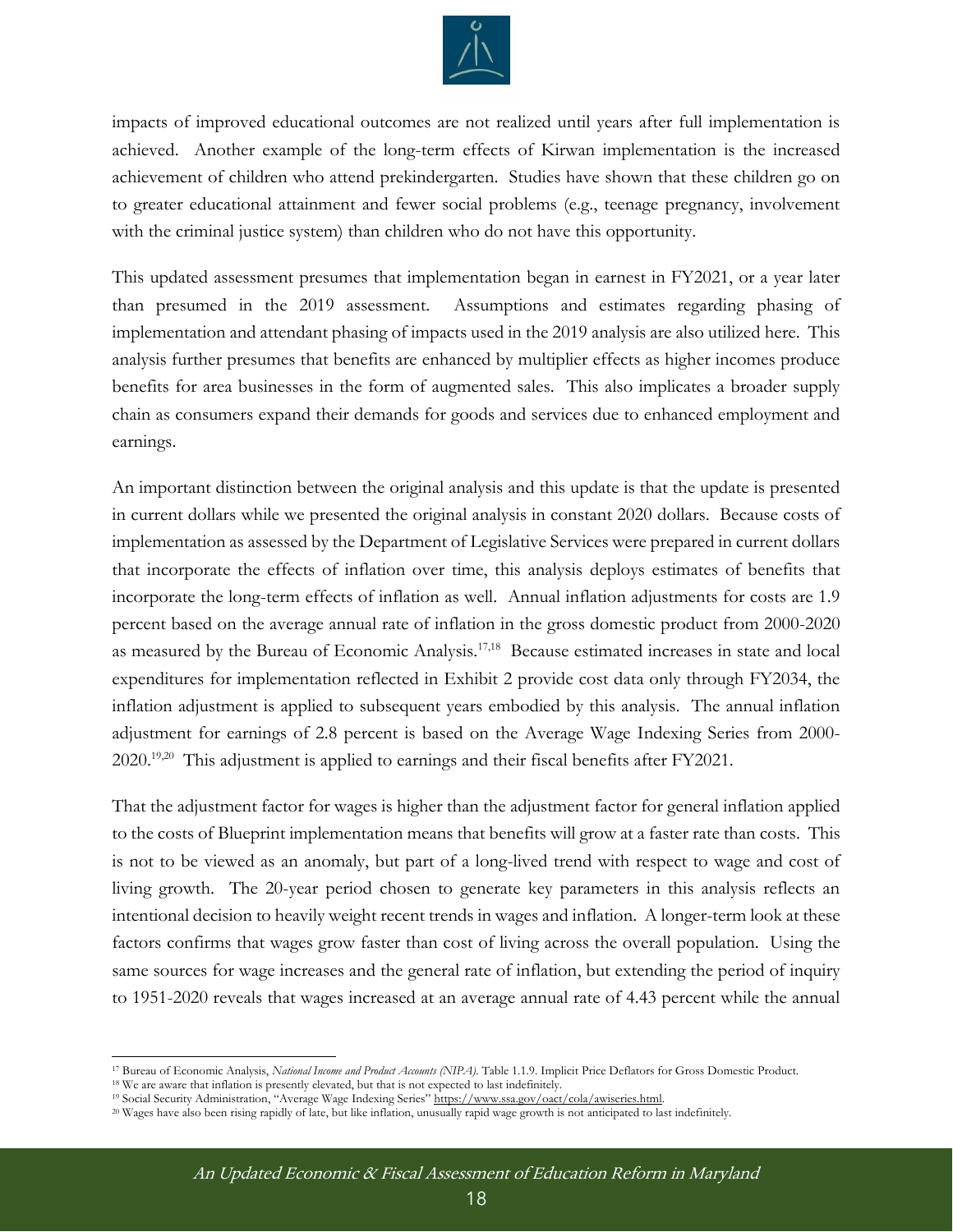

rate of inflation was 3.08 percent. Thus, whether the period of interest is the last 20 years or the last 70, the average annual increase in wages is almost 50 percent higher than the annual rate of inflation.<sup>21</sup>

Exhibit 9 summarizes costs and benefits of implementation from FY2021 through FY2051, a 30-year period that reflects the time period used in the 2019 analysis. As indicated, costs of implementation commence in FY2021 while the onset of benefits is delayed at least one year. The net annual cost is the difference between costs and benefits in any year. Cumulative net costs are the sum of all previous net annual costs.

<span id="page-18-0"></span>Exhibit 9: Estimated Costs and Fiscal Benefits of Implementing Commission Recommendations (Millions of Current Dollars)

|         |         | <b>Pre-K Workforce</b> | <b>Better School Outcome</b> | Annual          | Cumulative      |
|---------|---------|------------------------|------------------------------|-----------------|-----------------|
| Year    | Costs   | <b>Fiscal Benefits</b> | <b>Fiscal Benefits</b>       | <b>Net Cost</b> | <b>Net Cost</b> |
| FY 2021 | \$411   | \$0                    | \$0                          | \$411           | \$411           |
| FY 2022 | \$838   | \$16                   | \$0                          | \$822           | \$1,233         |
| FY 2023 | \$1,255 | \$23                   | \$122                        | \$1,110         | \$2,343         |
| FY 2024 | \$1,548 | \$30                   | \$252                        | \$1,266         | \$3,609         |
| FY 2025 | \$1,665 | \$37                   | \$388                        | \$1,241         | \$4,850         |
| FY 2026 | \$1,998 | \$57                   | \$532                        | \$1,409         | \$6,259         |
| FY 2027 | \$2,270 | \$64                   | \$995                        | \$1,211         | \$7,470         |
| FY 2028 | \$2,569 | \$70                   | \$1,484                      | \$1,014         | \$8,484         |
| FY 2029 | \$2,977 | \$78                   | \$1,999                      | \$899           | \$9,384         |
| FY 2030 | \$3,499 | \$85                   | \$2,542                      | \$871           | \$10,255        |
| FY 2031 | \$3,671 | \$90                   | \$3,114                      | \$468           | \$10,723        |
| FY 2032 | \$3,890 | \$91                   | \$3,856                      | (\$57)          | \$10,665        |
| FY 2033 | \$4,372 | \$93                   | \$4,637                      | (\$358)         | \$10,307        |
| FY 2034 | \$4,569 | \$95                   | \$5,459                      | (\$985)         | \$9,321         |
| FY 2035 | \$4,655 | \$97                   | \$6,323                      | $(\$1,764)$     | \$7,557         |
| FY 2036 | \$4,744 | \$99                   | \$7,584                      | $(\$2,940)$     | \$4,618         |
| FY 2037 | \$4,834 | \$101                  | \$8,911                      | $(\$4,179)$     | \$439           |
| FY 2038 | \$4,925 | \$103                  | \$10,306                     | $(\$5,484)$     | $(\$5,045)$     |
| FY 2039 | \$5,019 | \$108                  | \$11,771                     | $(\$6,860)$     | (\$11,905)      |
| FY 2040 | \$5,114 | \$110                  | \$12,098                     | $(\$7,094)$     | (\$18,999)      |
| FY 2041 | \$5,211 | \$112                  | \$12,435                     | $(\$7,336)$     | $(\$26,334)$    |
| FY 2042 | \$5,310 | \$115                  | \$12,780                     | $(\$7,585)$     | $(\$33,919)$    |
| FY 2043 | \$5,411 | \$117                  | \$13,135                     | $(\$7,841)$     | $(\$41,760)$    |
| FY 2044 | \$5,514 | \$120                  | \$13,500                     | (\$8,106)       | $(\$49,867)$    |
| FY 2045 | \$5,618 | \$123                  | \$13,875                     | (\$8,379)       | $(\$58,246)$    |
| FY 2046 | \$5,725 | \$125                  | \$14,261                     | $(\$8,661)$     | $(\$66,907)$    |
| FY 2047 | \$5,834 | \$128                  | \$14,657                     | $(\$8,951)$     | (\$75,858)      |
| FY 2048 | \$5,944 | \$131                  | \$15,064                     | $(\$9,251)$     | (\$85,109)      |
| FY 2049 | \$6,057 | \$134                  | \$15,483                     | $(\$9,559)$     | $(\$94,668)$    |
| FY 2050 | \$6,172 | \$137                  | \$15,913                     | (\$9,878)       | $(\$104,546)$   |
| FY 2051 | \$6,289 | \$140                  | \$16,355                     | (\$10,206)      | (\$114,751)     |

<sup>21</sup> Op. cit., Bureau of Economic Analysis, *National Income and Product Accounts (NIPA)*. Table 1.1.9. Implicit Price Deflators for Gross Domestic Product and Social Security Administration, "Average Wage Indexing Series"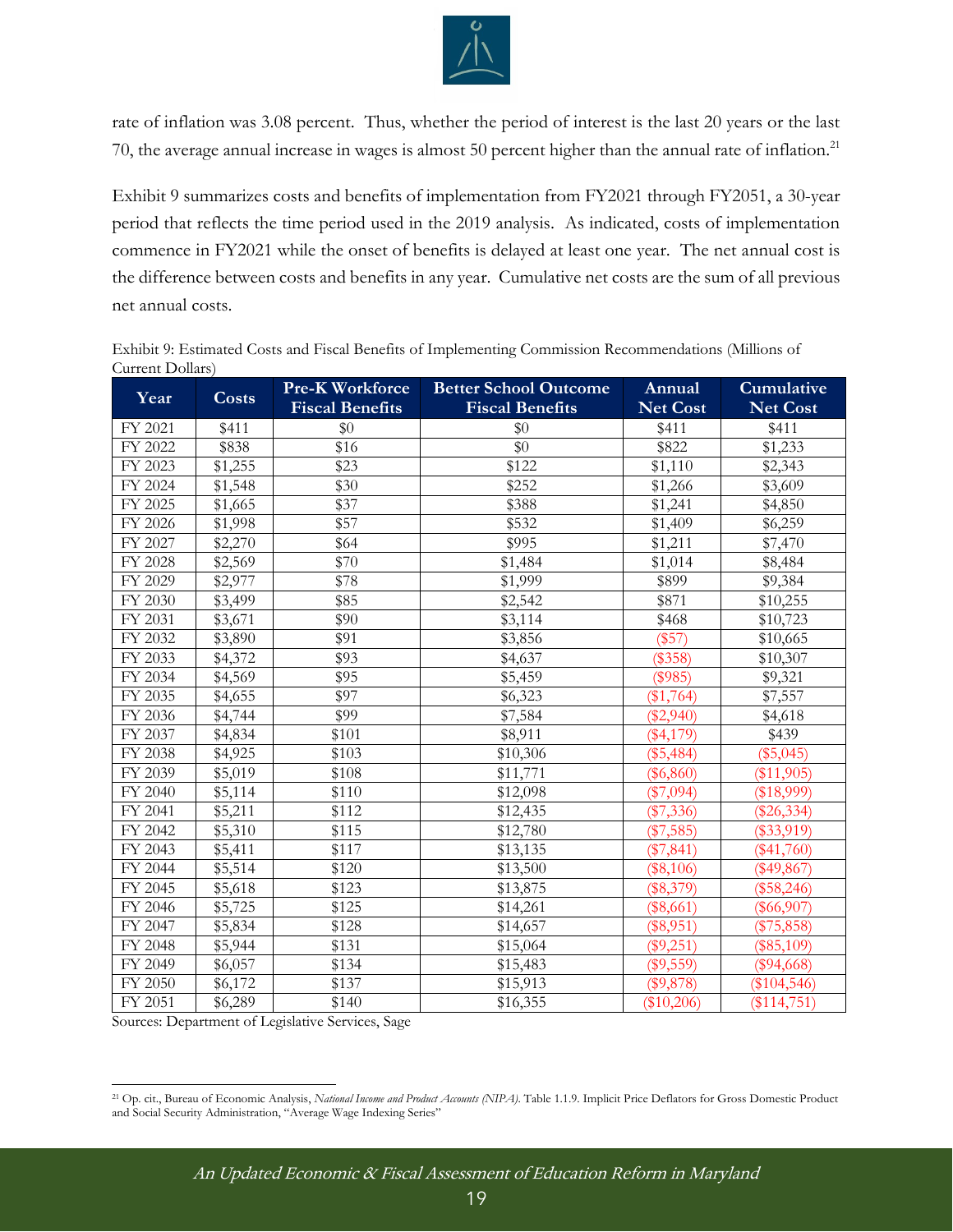

<span id="page-19-0"></span>Several milestones are significant in the assessment. Full implementation is achieved in FY2031. Implementation costs thereafter rise at the presumed rate of inflation. Full benefits of the Blueprint are not realized until FY2039. Annual costs exceed annual benefits until FY2032, when annual benefits exceed annual costs by \$57 million. By FY2038, cumulative positive fiscal impacts outweigh negative ones. During that year, the cumulative fiscal benefits exceed cumulative net costs by \$5 billion. Every year thereafter the cumulative net benefit of implementing Commission recommendations expands. By FY2051, cumulative net benefits exceed cumulative net costs by more than \$114 billion. Among other things, this means that even if Commission expectations regarding the rate of improvement in educational outcomes are meaningfully overstated, implementation of the Blueprint could still stand as a major fiscal winner for Maryland. In fact, our estimates suggest that the impacts will be both positive and utterly transformational.

#### **Conclusion**

<span id="page-19-1"></span>When Sage conducted an economic and fiscal assessment regarding the implications of implementing Kirwan Commission recommendations in 2019, we determined that total costs of implementation would exceed total benefits until the year FY2041. In legislating around these recommendations, Maryland's General Assembly has since stretched the period of full implementation. Furthermore, during the two years that ensued after our initial 2019 report, the labor market changed, with wages rising unusually quickly as the pandemic reshaped the labor market. Altered parameters have pushed the fiscal breakeven point for educational reform in Maryland forward. This update concludes that the fiscal breakeven point will now be reached by FY2038, several years earlier than determined by our initial assessment. <sup>22</sup>

<sup>&</sup>lt;sup>22</sup> This analysis is based on new legislation in place before the current (2022) legislative session. Implementation of the final legislation may not conform with the schedule embodied in the current legislation and assumed by the analysis. Even if implementation is delayed, the main findings of the analysis are highly unlikely to change. Full implementation of the Blueprint will take about a decade and the full effect of the Blueprint will take many more years to be realized. Projected greater earnings will generate increases in state and local tax revenue that will more than pay for the added costs of implementing the Blueprint and creating world-class preK-12 education in Maryland.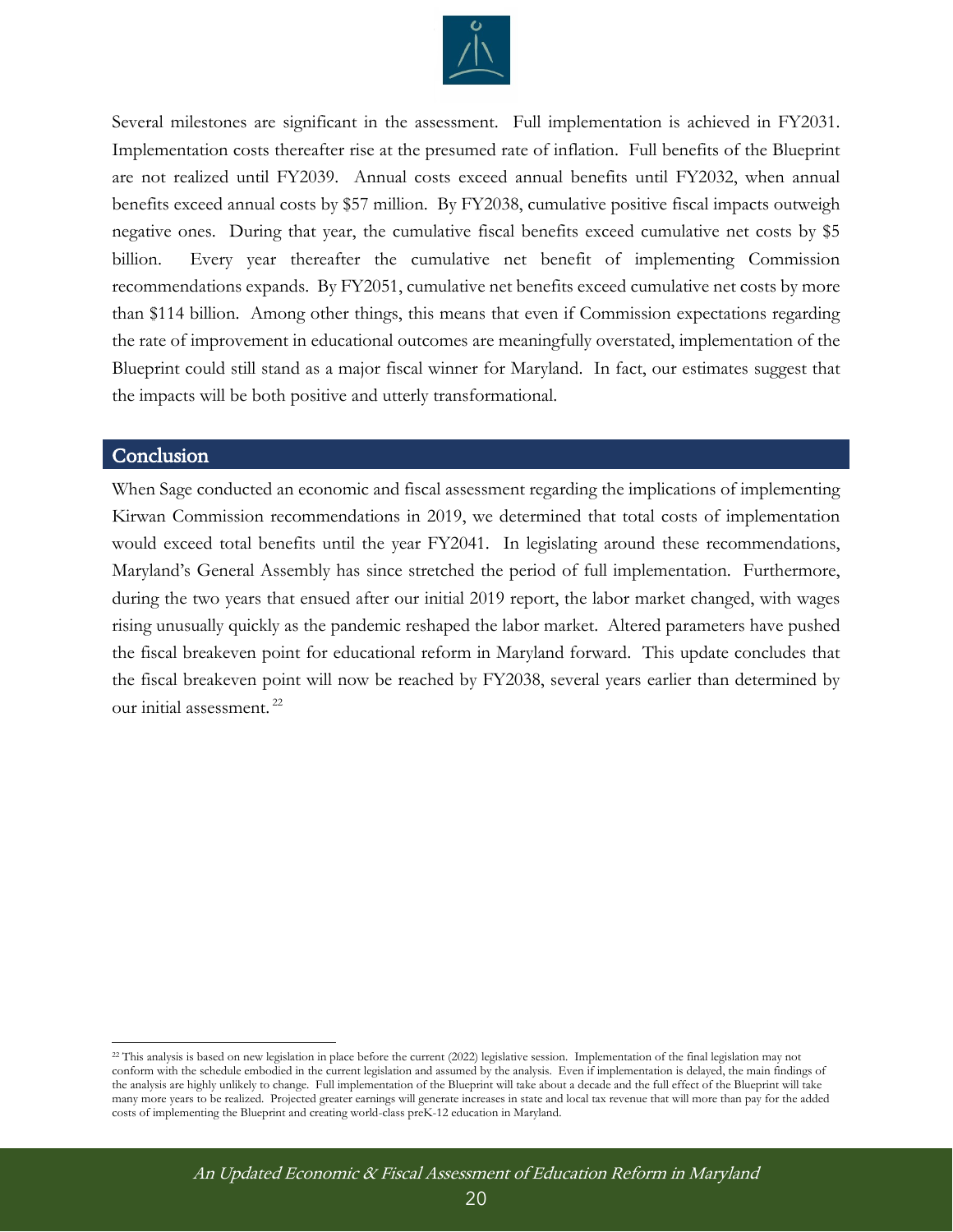

## Appendices

#### COMPARING THE RESULTS OF THE CURRENT ANALYSIS TO THE 2019 ANALYSIS

The analysis of costs and benefits in the 2019 Sage report used constant 2020 dollars, while the updated analysis in this report uses nominal or current dollars. The following tables adjust 2019 analysis findings to nominal dollars using annual inflation factors cited in the body of the report (1.9 percent for implementation costs and 2.8 percent for earnings). This adjustment allows for direct comparisons of costs and benefits in the two analyses.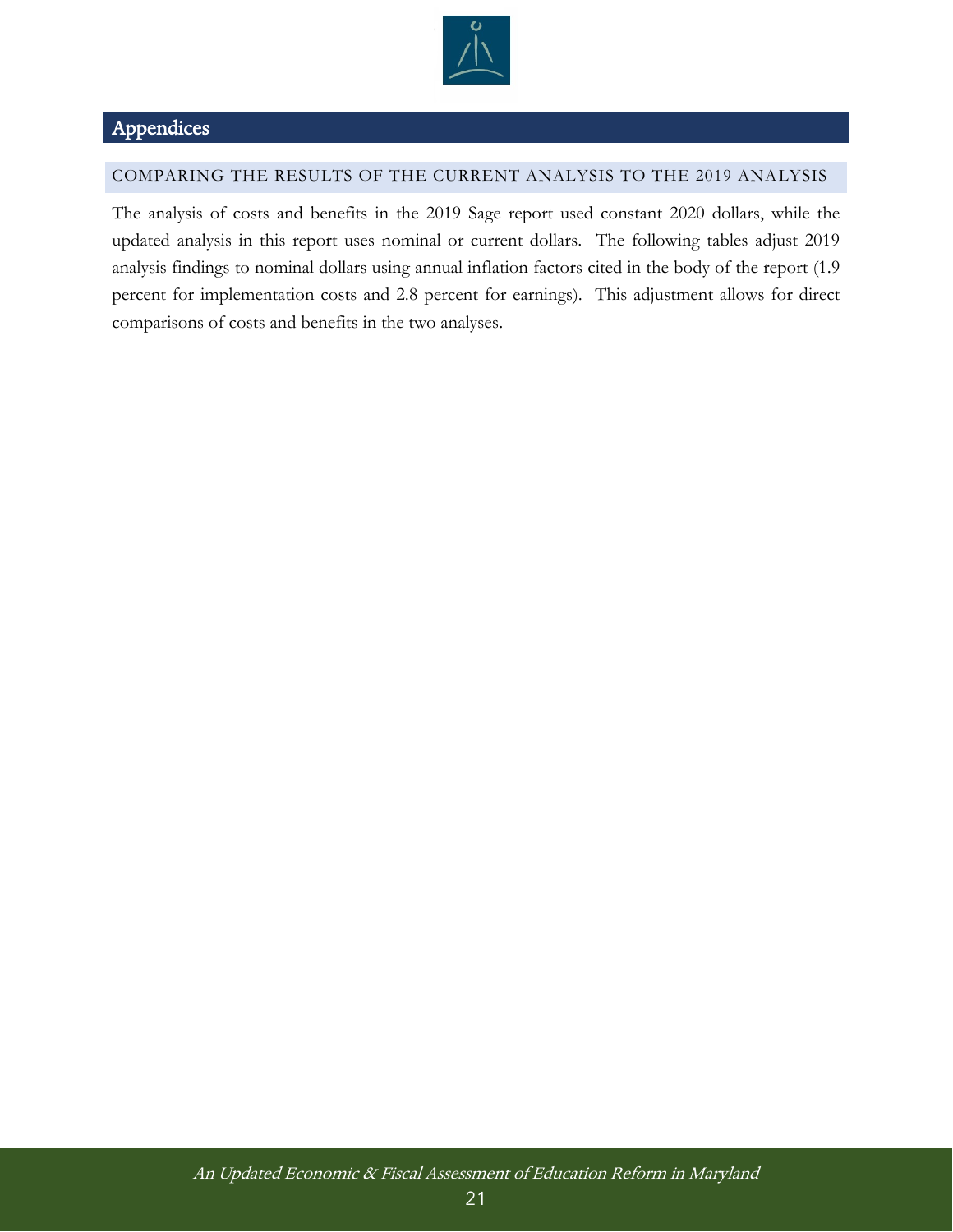

Exhibit A-1 juxtaposes implementation costs in the two analyses. As indicated, cost estimates in the current analysis are consistently less than those in the 2019 analysis, gradually growing as a share of the 2019 estimates until FY2034 when they reach and thereafter continue to be 90 percent of earlier cost estimates. The fact that the implementation of the Commission's recommendations is expected to start a year later in the current analysis provides much of the explanation of the initial low values in comparing costs. The General Assembly also stretched the timeline of implementation such that costs grow more slowly than the trajectory presumed in our initial analysis.

| Year    | <b>Cost Estimates</b> | 2021 Estimates as<br>Share Of 2019 |                  |
|---------|-----------------------|------------------------------------|------------------|
|         | 2019                  | 2021                               | <b>Estimates</b> |
| FY 2020 | \$480                 | \$0                                | $0\%$            |
| FY 2021 | \$1,556               | \$411                              | 26%              |
| FY 2022 | \$2,839               | \$838                              | 30%              |
| FY 2023 | \$3,319               | \$1,255                            | 38%              |
| FY 2024 | \$3,508               | \$1,548                            | 44%              |
| FY 2025 | \$3,620               | \$1,665                            | 46%              |
| FY 2026 | \$3,791               | \$1,998                            | 53%              |
| FY 2027 | \$3,953               | \$2,270                            | 57%              |
| FY 2028 | \$4,164               | \$2,569                            | 62%              |
| FY 2029 | \$4,398               | \$2,977                            | 68%              |
| FY 2030 | \$4,712               | \$3,499                            | 74%              |
| FY 2031 | \$4,802               | \$3,671                            | 76%              |
| FY 2032 | \$4,893               | \$3,890                            | 80%              |
| FY 2033 | \$4,986               | \$4,372                            | 88%              |
| FY 2034 | \$5,080               | \$4,569                            | 90%              |
| FY 2035 | \$5,177               | \$4,655                            | 90%              |
| FY 2036 | \$5,275               | \$4,744                            | 90%              |
| FY 2037 | \$5,375               | \$4,834                            | 90%              |
| FY 2038 | \$5,477               | \$4,925                            | 90%              |
| FY 2039 | \$5,581               | \$5,019                            | 90%              |
| FY 2040 | \$5,687               | \$5,114                            | 90%              |
| FY 2041 | \$5,795               | \$5,211                            | 90%              |
| FY 2042 | \$5,905               | \$5,310                            | 90%              |
| FY 2043 | \$6,017               | \$5,411                            | 90%              |
| FY 2044 | \$6,131               | \$5,514                            | 90%              |
| FY 2045 | \$6,248               | \$5,618                            | 90%              |
| FY 2046 | \$6,366               | \$5,725                            | 90%              |
| FY 2047 | \$6,487               | \$5,834                            | 90%              |
| FY 2048 | \$6,610               | \$5,944                            | 90%              |
| FY 2049 | \$6,736               | \$6,057                            | 90%              |
| FY 2050 | \$6,864               | \$6,172                            | 90%              |

<span id="page-21-0"></span>Exhibit A-1: Comparison of Cost Estimates: 2019 and 2021 (Millions of Current Dollars)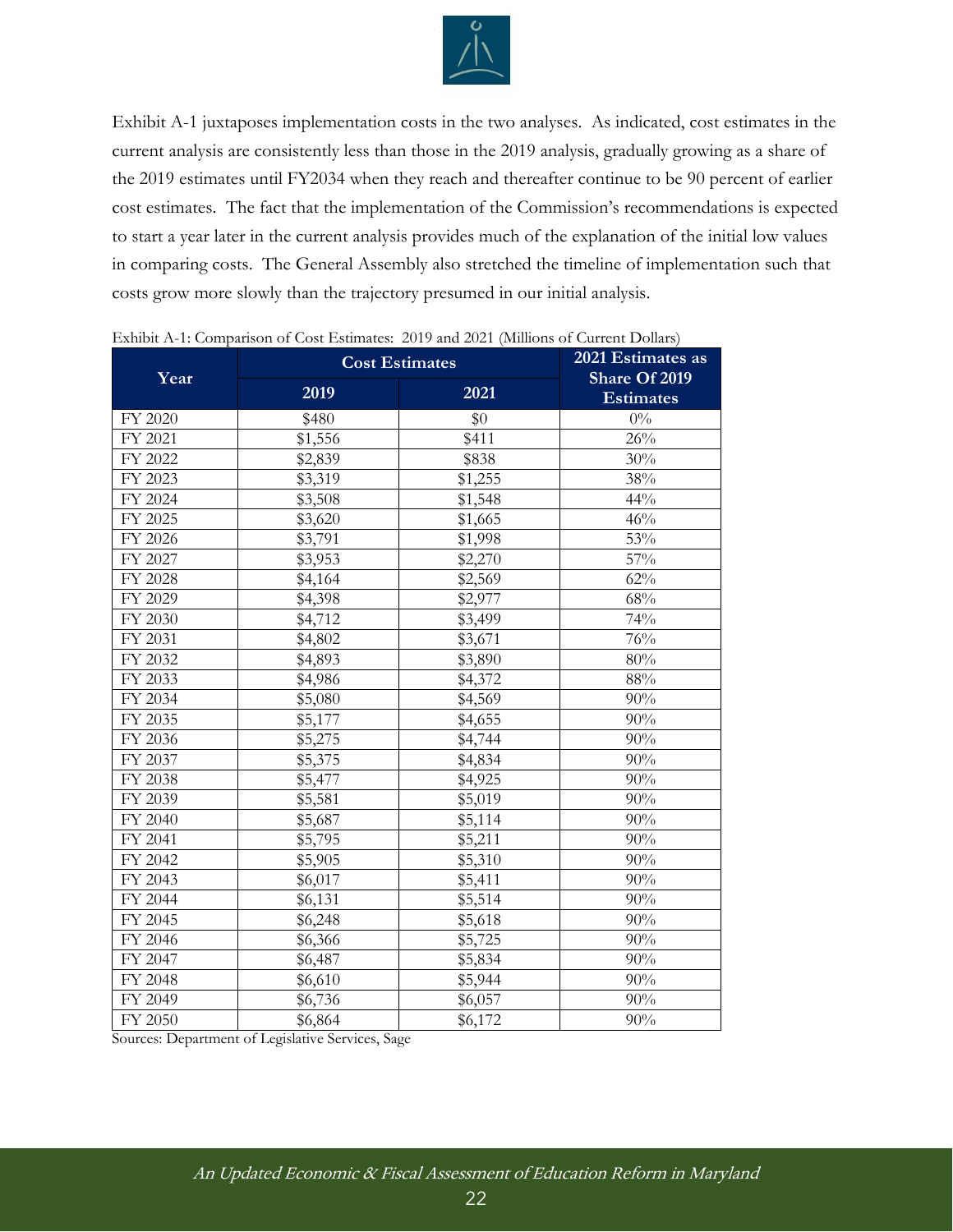

Exhibit A-2 compares economic and fiscal benefits generated by the two analyses. As was true with costs, the magnitude of estimates in the current analysis is initially less than estimates in the 2019 analysis. This year-to-year comparison of benefits is also affected by the one-year delay in the presumed commencement of implementation. By FY2039, however, benefits computed in the update exceed prior analysis estimates and thereafter remain consistently at 107 percent of 2019 estimates.

|         | <b>2019 Fiscal Benefits Estimates</b>    |                                              | <b>2021 Fiscal Benefit Estimates</b> | 2021 Benefits      |                                              |                              |                              |
|---------|------------------------------------------|----------------------------------------------|--------------------------------------|--------------------|----------------------------------------------|------------------------------|------------------------------|
| Year    | $\overline{\mathbf{Pre-K}}$<br>workforce | Improved<br><b>School</b><br><b>Outcomes</b> | 2019 Total<br><b>Benefit</b>         | Pre-K<br>workforce | Improved<br><b>School</b><br><b>Outcomes</b> | 2021 Total<br><b>Benefit</b> | as Share Of<br>2019 Benefits |
| FY 2020 | \$0                                      | \$0                                          | \$0                                  | \$0                | \$0                                          | \$0                          | N.A.                         |
| FY 2021 | \$16                                     | \$0                                          | \$16                                 | \$0                | \$0                                          | $\overline{50}$              | $0\%$                        |
| FY 2022 | \$23                                     | \$111                                        | \$134                                | \$16               | \$0                                          | \$16                         | $12\%$                       |
| FY 2023 | \$30                                     | \$229                                        | \$258                                | \$23               | \$122                                        | \$145                        | $56\%$                       |
| FY 2024 | \$37                                     | \$352                                        | \$389                                | \$30               | \$252                                        | \$281                        | 72%                          |
| FY 2025 | \$57                                     | \$483                                        | \$540                                | \$37               | \$388                                        | \$425                        | 79%                          |
| FY 2026 | \$64                                     | \$904                                        | \$968                                | \$57               | \$532                                        | \$589                        | 61%                          |
| FY 2027 | \$70                                     | \$1,348                                      | \$1,418                              | \$64               | \$995                                        | \$1,059                      | 75%                          |
| FY 2028 | \$78                                     | \$1,815                                      | \$1,893                              | \$70               | \$1,484                                      | \$1,555                      | 82%                          |
| FY 2029 | \$85                                     | \$2,308                                      | \$2,393                              | \$78               | \$1,999                                      | \$2,077                      | 87%                          |
| FY 2030 | \$91                                     | \$2,827                                      | \$2,918                              | \$85               | \$2,542                                      | \$2,627                      | 90%                          |
| FY 2031 | \$94                                     | \$3,501                                      | \$3,595                              | \$90               | \$3,114                                      | \$3,203                      | 89%                          |
| FY 2032 | \$97                                     | \$4,210                                      | \$4,307                              | \$91               | \$3,856                                      | \$3,947                      | 92%                          |
| FY 2033 | \$99                                     | \$4,956                                      | \$5,056                              | \$93               | \$4,637                                      | \$4,730                      | 94%                          |
| FY 2034 | \$102                                    | \$5,740                                      | \$5,843                              | \$95               | \$5,459                                      | \$5,554                      | 95%                          |
| FY 2035 | \$105                                    | \$6,886                                      | \$6,991                              | \$97               | \$6,323                                      | \$6,420                      | 92%                          |
| FY 2036 | \$108                                    | \$8,091                                      | \$8,199                              | \$99               | \$7,584                                      | \$7,683                      | 94%                          |
| FY 2037 | \$111                                    | \$9,357                                      | \$9,468                              | \$101              | \$8,911                                      | \$9,012                      | 95%                          |
| FY 2038 | \$114                                    | \$10,688                                     | \$10,801                             | \$103              | \$10,306                                     | \$10,409                     | 96%                          |
| FY 2039 | \$117                                    | \$10,984                                     | \$11,102                             | \$108              | \$11,771                                     | \$11,879                     | 107%                         |
| FY 2040 | \$120                                    | \$11,290                                     | \$11,410                             | \$110              | \$12,098                                     | \$12,208                     | 107%                         |
| FY 2041 | \$124                                    | \$11,603                                     | \$11,727                             | \$112              | \$12,435                                     | \$12,547                     | 107%                         |
| FY 2042 | \$127                                    | \$11,926                                     | \$12,053                             | \$115              | \$12,780                                     | \$12,895                     | 107%                         |
| FY 2043 | \$131                                    | \$12,257                                     | \$12,388                             | \$117              | \$13,135                                     | \$13,252                     | 107%                         |
| FY 2044 | \$134                                    | \$12,598                                     | \$12,732                             | \$120              | \$13,500                                     | \$13,620                     | 107%                         |
| FY 2045 | \$138                                    | \$12,948                                     | \$13,086                             | \$123              | \$13,875                                     | \$13,998                     | 107%                         |
| FY 2046 | \$142                                    | \$13,308                                     | \$13,449                             | \$125              | \$14,261                                     | \$14,386                     | 107%                         |
| FY 2047 | \$146                                    | \$13,677                                     | \$13,823                             | \$128              | \$14,657                                     | \$14,785                     | 107%                         |
| FY 2048 | \$150                                    | \$14,057                                     | \$14,207                             | \$131              | \$15,064                                     | \$15,195                     | 107%                         |
| FY 2049 | \$154                                    | \$14,448                                     | \$14,602                             | \$134              | \$15,483                                     | \$15,617                     | 107%                         |
| FY 2050 | \$158                                    | \$14,849                                     | \$15,008                             | \$137              | \$15,913                                     | \$16,050                     | 107%                         |

<span id="page-22-0"></span>

| Exhibit A-2: Comparison of Benefits Estimates: 2019 and 2021 (Millions of Current Dollars) |  |  |
|--------------------------------------------------------------------------------------------|--|--|
|                                                                                            |  |  |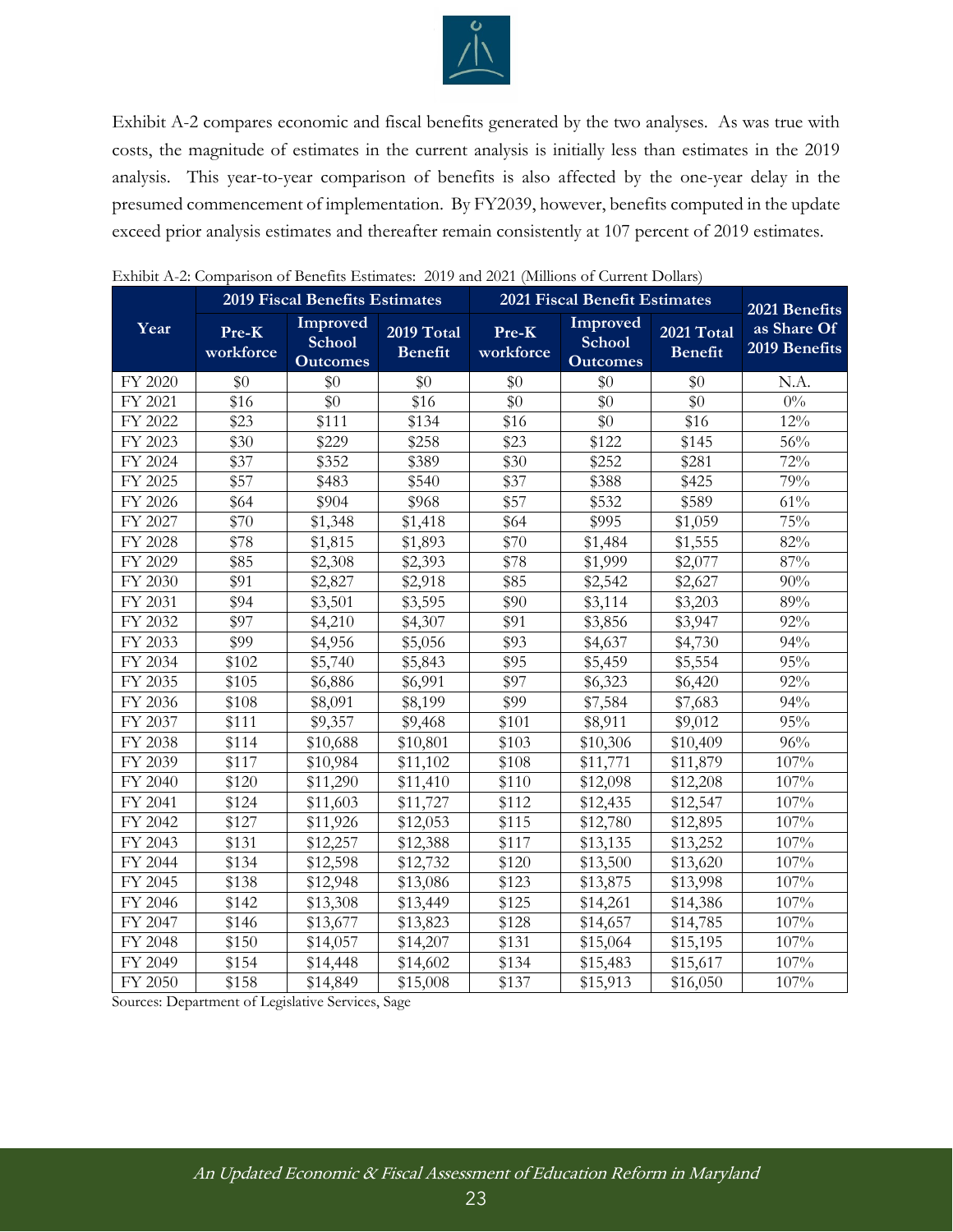

Exhibit A-3 compares annual net cost (benefit – costs) and cumulative net costs estimated in the two analyses. Benefits begin to exceed costs sooner under the update than under the original analysis. The updated analysis finds that implementation of the Blueprint becomes an annual net fiscal positive for Maryland by FY2032. The previous study found that the turn did not occur until FY2033. In terms of cumulative impact, the updated analysis indicates that the Blueprint emerges as a net fiscal winner by FY2038. Under the original analysis, implementation failed to become a cumulative net positive until FY2041 when inflation is considered, and not until FY2045 when the analysis is conducted in constant 2020 dollars.

<span id="page-23-0"></span>Exhibit A-3: Comparison of Annual and Cumulative Net Cost Estimates: 2019 and 2021 (Millions of Current Dollars)

|         |             | 2019 Estimates                                                          | 2021 Estimates |               |  |
|---------|-------------|-------------------------------------------------------------------------|----------------|---------------|--|
| Year    |             | Annual Net Cost Cumulative Net Cost Annual Net Cost Cumulative Net Cost |                |               |  |
| FY 2020 | \$480       | \$480                                                                   | \$0            | \$0           |  |
| FY 2021 | \$1,540     | \$2,020                                                                 | \$411          | \$411         |  |
| FY 2022 | \$2,705     | \$4,726                                                                 | \$822          | \$1,233       |  |
| FY 2023 | \$3,061     | \$7,787                                                                 | \$1,110        | \$2,343       |  |
| FY 2024 | \$3,120     | \$10,906                                                                | \$1,266        | \$3,609       |  |
| FY 2025 | \$3,080     | \$13,986                                                                | \$1,241        | \$4,850       |  |
| FY 2026 | \$2,823     | \$16,809                                                                | \$1,409        | \$6,259       |  |
| FY 2027 | \$2,535     | \$19,344                                                                | \$1,211        | \$7,470       |  |
| FY 2028 | \$2,271     | \$21,615                                                                | \$1,014        | \$8,484       |  |
| FY 2029 | \$2,005     | \$23,620                                                                | \$899          | \$9,384       |  |
| FY 2030 | \$1,794     | \$25,413                                                                | \$871          | \$10,255      |  |
| FY 2031 | \$1,207     | \$26,620                                                                | \$468          | \$10,723      |  |
| FY 2032 | \$586       | \$27,206                                                                | (\$57)         | \$10,665      |  |
| FY 2033 | $(\$70)$    | \$27,136                                                                | (\$358)        | \$10,307      |  |
| FY 2034 | $(\$762)$   | \$26,374                                                                | (\$985)        | \$9,321       |  |
| FY 2035 | (\$1,814)   | \$24,560                                                                | (\$1,764)      | \$7,557       |  |
| FY 2036 | $(\$2,924)$ | \$21,636                                                                | $(\$2,940)$    | \$4,618       |  |
| FY 2037 | $(\$4,093)$ | \$17,543                                                                | $(\$4,179)$    | \$439         |  |
| FY 2038 | (\$5,324)   | \$12,219                                                                | $(\$5,484)$    | $(\$5,045)$   |  |
| FY 2039 | $(\$5,520)$ | \$6,699                                                                 | $(\$6,860)$    | (\$11,905)    |  |
| FY 2040 | $(\$5,723)$ | \$976                                                                   | $(\$7,094)$    | (\$18,999)    |  |
| FY 2041 | $(\$5,932)$ | $(\$4,956)$                                                             | $(\$7,336)$    | $(\$26,334)$  |  |
| FY 2042 | $(\$6,148)$ | (\$11,104)                                                              | $(\$7,585)$    | $(\$33,919)$  |  |
| FY 2043 | $(\$6,371)$ | (\$17,475)                                                              | $(\$7,841)$    | $(\$41,760)$  |  |
| FY 2044 | $(\$6,601)$ | $(\$24,076)$                                                            | $(\$8,106)$    | $(\$49,867)$  |  |
| FY 2045 | $(\$6,838)$ | $(\$30,914)$                                                            | $(\$8,379)$    | $(\$58,246)$  |  |
| FY 2046 | $(\$7,083)$ | $(\$37,997)$                                                            | $(\$8,661)$    | $(\$66,907)$  |  |
| FY 2047 | $(\$7,336)$ | $(\$45,333)$                                                            | $(\$8,951)$    | (\$75,858)    |  |
| FY 2048 | $(\$7,597)$ | (\$52,930)                                                              | (\$9,251)      | $(\$85,109)$  |  |
| FY 2049 | $(\$7,866)$ | $(\$60,796)$                                                            | $(\$9,559)$    | $(\$94,668)$  |  |
| FY 2050 | $(\$8,144)$ | $(\$68,940)$                                                            | $(\$9,878)$    | $(\$104,546)$ |  |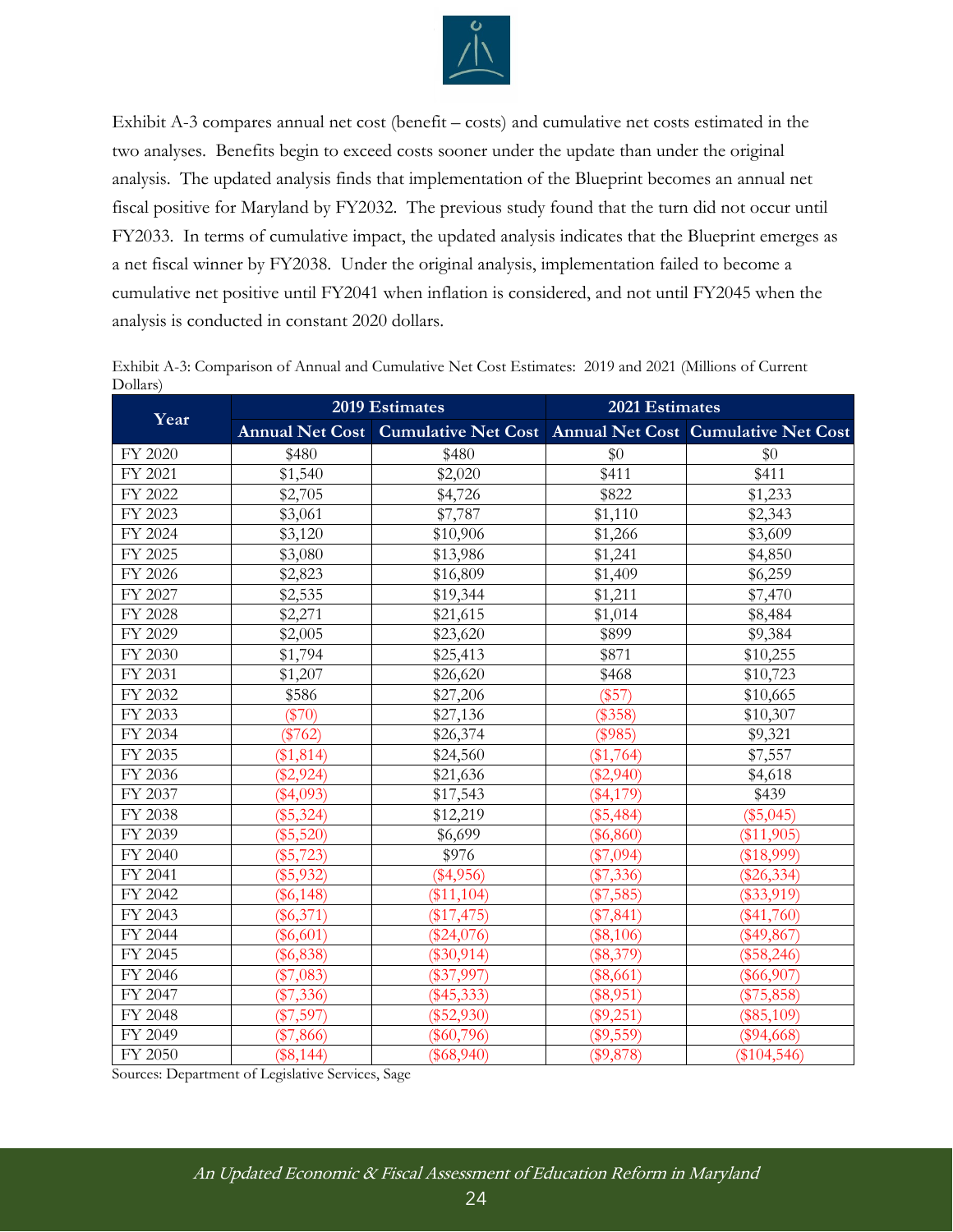

#### <span id="page-24-0"></span>SENSITIVITY ANALYSIS OF THE COSTS AND BENEFITS OF THE BLUEPRINT

As noted above, some Blueprint funding may be at risk because of litigation. Specifically, revenues generated by digital advertising taxes may face legal challenges that could limit or eliminate this source of funding. As the fiscal note for HB 732 notes, this revenue could generate as much as \$250 million during the first full year that the tax is in place. If these revenues were available in FY2023, it would constitute almost 20 percent of total funding projected for that year (\$250 million out of a total of \$1.255 billion). Projected total funding for the Blueprint increases substantially over the next 11 years until full implementation is achieved in FY 2034. Assuming that digital advertising tax revenue increases at the general rate of inflation over that same period, the share of total funding supported by these tax revenues steadily decreases to 6.7 percent. After FY2034, this analysis assumes that costs rise at the general rate of inflation, or an estimated 1.9 percent per year. Thus, over the long run, eliminating digital advertising tax revenue as a funding source might reduce total funding of the Blueprint by 7-8 percent. Such a reduction in funding would likely be associated with lower expenditures, which in turn would diminish Blueprint impacts and benefits.

The exact impact of reducing funding for implementing the Blueprint is uncertain. To estimate the effects of reduced funding, this analysis assumes that reduced funding would diminish levels of educational attainment of future public school cohorts. Ultimately, this would also reduce the fiscal benefits that each cohort of students would generate. Specifically, this analysis estimates that the benefit per cohort achieved by future cohorts is reduced by 20 percent based on the relationship between costs and benefits generated by the model. Thus, instead of a benefit per cohort of \$5.099 million as presented in Exhibit 8, this sensitivity analysis computes that the benefit per cohort would be in the range \$4.079 million.

Using these estimates of reduced funding based on the elimination of the digital advertising tax revenues and the reduced benefit per cohort, the costs and benefits of implementing the Blueprint can be analyzed. Exhibit A-4 summarizes results of this analysis. Reduced funding is assumed to begin in FY2023 when \$250 million is eliminated from current funding projected by the Department of Legislative Services. This loss of tax revenue is presumed to grow at the rate of inflation.

Exhibit A-4 supplies a year-by-year assessment of annual costs and benefits as well as the annual net cost and the cumulative net cost of implementation with reduced funding. By FY2034, annual net benefit shifts from negative to positive. That fiscal year, the net annual benefit is estimated at \$201 million. By FY2039, Maryland's educational reform has more than paid for itself. At that point, cumulative benefits increase each year and exceed \$76 billion by FY2051.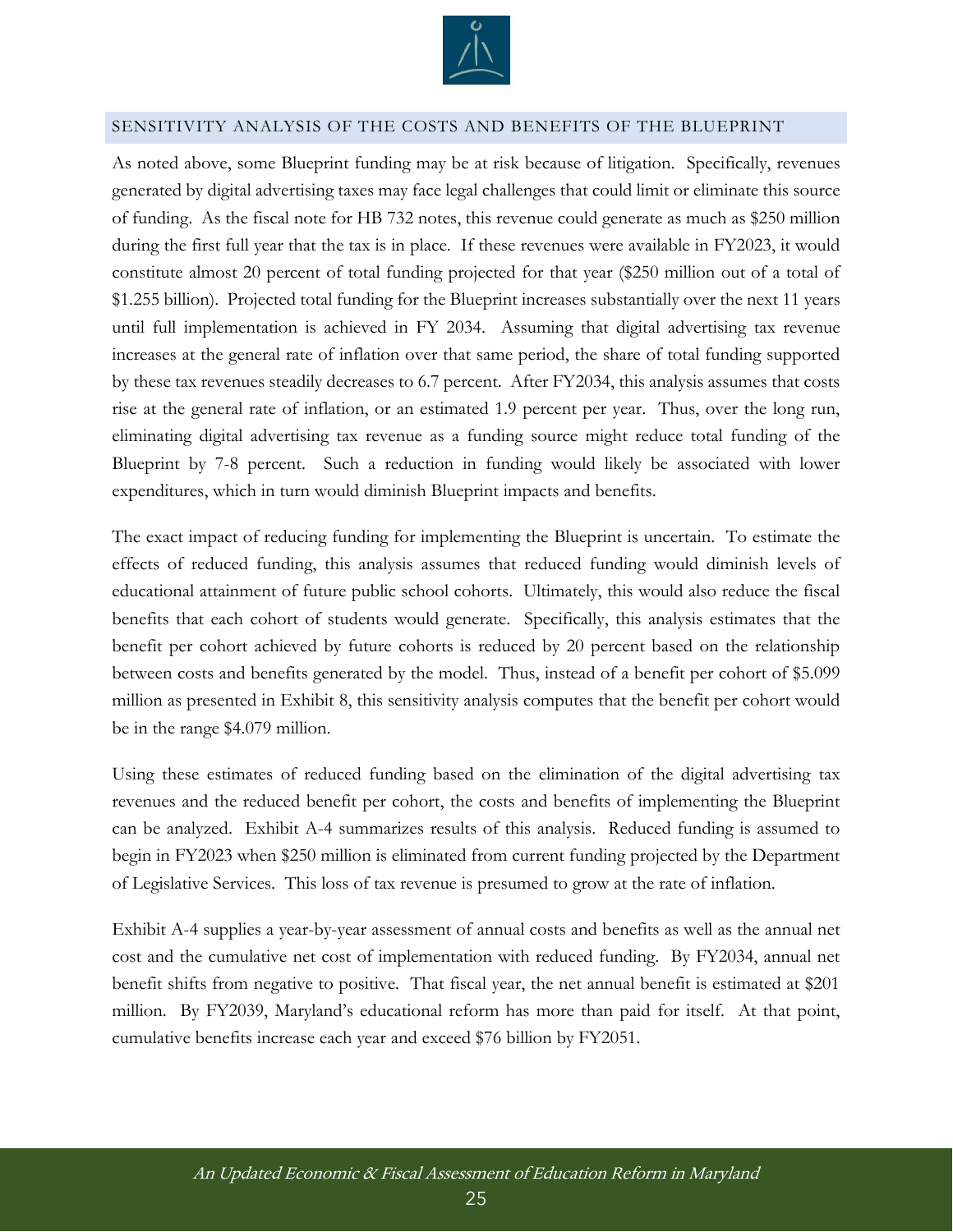

<span id="page-25-0"></span>Exhibit A-4: Sensitivity Analysis of Estimated Net Costs and Fiscal Benefits of Implementing the Commission Recommendations Assuming Reduced Funding (Millions of Current Dollars)

| Year    | <b>Costs</b> | Prekindergarten<br>Workforce<br><b>Fiscal Benefits</b> | <b>Better School</b><br><b>Outcome</b><br><b>Fiscal Benefits</b> | <b>Annual Net</b><br>Cost | Cumulative<br><b>Net Cost</b> |
|---------|--------------|--------------------------------------------------------|------------------------------------------------------------------|---------------------------|-------------------------------|
| FY 2021 | \$411        | \$0                                                    | \$0                                                              | \$411                     | \$411                         |
| FY 2022 | \$838        | \$16                                                   | \$0                                                              | \$822                     | \$1,233                       |
| FY 2023 | \$1,005      | \$23                                                   | \$98                                                             | \$884                     | \$2,117                       |
| FY 2024 | \$1,293      | \$30                                                   | \$201                                                            | \$1,062                   | \$3,179                       |
| FY 2025 | \$1,406      | \$37                                                   | \$310                                                            | \$1,059                   | \$4,238                       |
| FY 2026 | \$1,733      | \$57                                                   | \$425                                                            | \$1,251                   | \$5,489                       |
| FY 2027 | \$2,001      | \$64                                                   | \$796                                                            | \$1,141                   | \$6,629                       |
| FY 2028 | \$2,294      | \$70                                                   | \$1,187                                                          | \$1,036                   | \$7,665                       |
| FY 2029 | \$2,697      | \$78                                                   | \$1,600                                                          | \$1,019                   | \$8,685                       |
| FY 2030 | \$3,213      | \$85                                                   | \$2,034                                                          | \$1,094                   | \$9,779                       |
| FY 2031 | \$3,380      | \$90                                                   | \$2,491                                                          | \$800                     | \$10,579                      |
| FY 2032 | \$3,594      | \$91                                                   | \$3,085                                                          | \$417                     | \$10,996                      |
| FY 2033 | \$4,070      | \$93                                                   | \$3,710                                                          | \$267                     | \$11,263                      |
| FY 2034 | \$4,261      | \$95                                                   | \$4,367                                                          | $(\$201)$                 | \$11,062                      |
| FY 2035 | \$4,342      | \$97                                                   | \$5,058                                                          | (\$814)                   | \$10,248                      |
| FY 2036 | \$4,424      | \$99                                                   | \$6,068                                                          | (\$1,743)                 | \$8,506                       |
| FY 2037 | \$4,508      | \$101                                                  | \$7,129                                                          | $(\$2,722)$               | \$5,784                       |
| FY 2038 | \$4,594      | \$103                                                  | \$8,245                                                          | $(\$3,755)$               | \$2,029                       |
| FY 2039 | \$4,681      | \$108                                                  | \$9,418                                                          | $(\$4,844)$               | $(\$2,815)$                   |
| FY 2040 | \$4,770      | \$110                                                  | \$9,680                                                          | (\$5,019)                 | $(\$7,835)$                   |
| FY 2041 | \$4,861      | \$112                                                  | \$9,948                                                          | $(\$5,200)$               | (\$13,035)                    |
| FY 2042 | \$4,953      | \$115                                                  | \$10,225                                                         | $(\$5,387)$               | (\$18,422)                    |
| FY 2043 | \$5,047      | \$117                                                  | \$10,509                                                         | $(\$5,579)$               | $(\$24,001)$                  |
| FY 2044 | \$5,143      | \$120                                                  | \$10,801                                                         | $(\$5,778)$               | $(\$29,779)$                  |
| FY 2045 | \$5,240      | \$123                                                  | \$11,101                                                         | $(\$5,983)$               | $(\$35,763)$                  |
| FY 2046 | \$5,340      | \$125                                                  | \$11,410                                                         | $(\$6,195)$               | $(\$41,958)$                  |
| FY 2047 | \$5,441      | \$128                                                  | \$11,727                                                         | $(\$6,413)$               | $(\$48,371)$                  |
| FY 2048 | \$5,544      | \$131                                                  | \$12,052                                                         | $(\$6,639)$               | $(\$55,010)$                  |
| FY 2049 | \$5,650      | \$134                                                  | \$12,387                                                         | $(\$6,871)$               | $(\$61,881)$                  |
| FY 2050 | \$5,757      | \$137                                                  | \$12,731                                                         | $(\$7,111)$               | $(\$68,993)$                  |
| FY 2051 | \$5,866      | \$140                                                  | \$13,085                                                         | $(\$7,359)$               | $(\$76,352)$                  |

Sources: Department of Legislative Services, Sage

Exhibit A-5 compares three analyses of the costs and benefits of implementing the Blueprint: 1) the 2019 Sage analysis; 2) the updated 2022 analysis assuming full funding of implementation; and 3) the 2022 analysis assuming reduced funding for implementation. The 2019 analysis estimated that payback would occur in FY2041. This update estimates that Maryland will fully recover its investments by FY2038. Under the presumption of diminished funding, payback is pushed back to FY2039.

While details of each scenario differ, they each indicate that once the Blueprint is fully implemented and enough time is allowed to pass, efforts to develop a world-class public school system in Maryland generate benefits that more than offset considerable expenditures. Under each scenario, it requires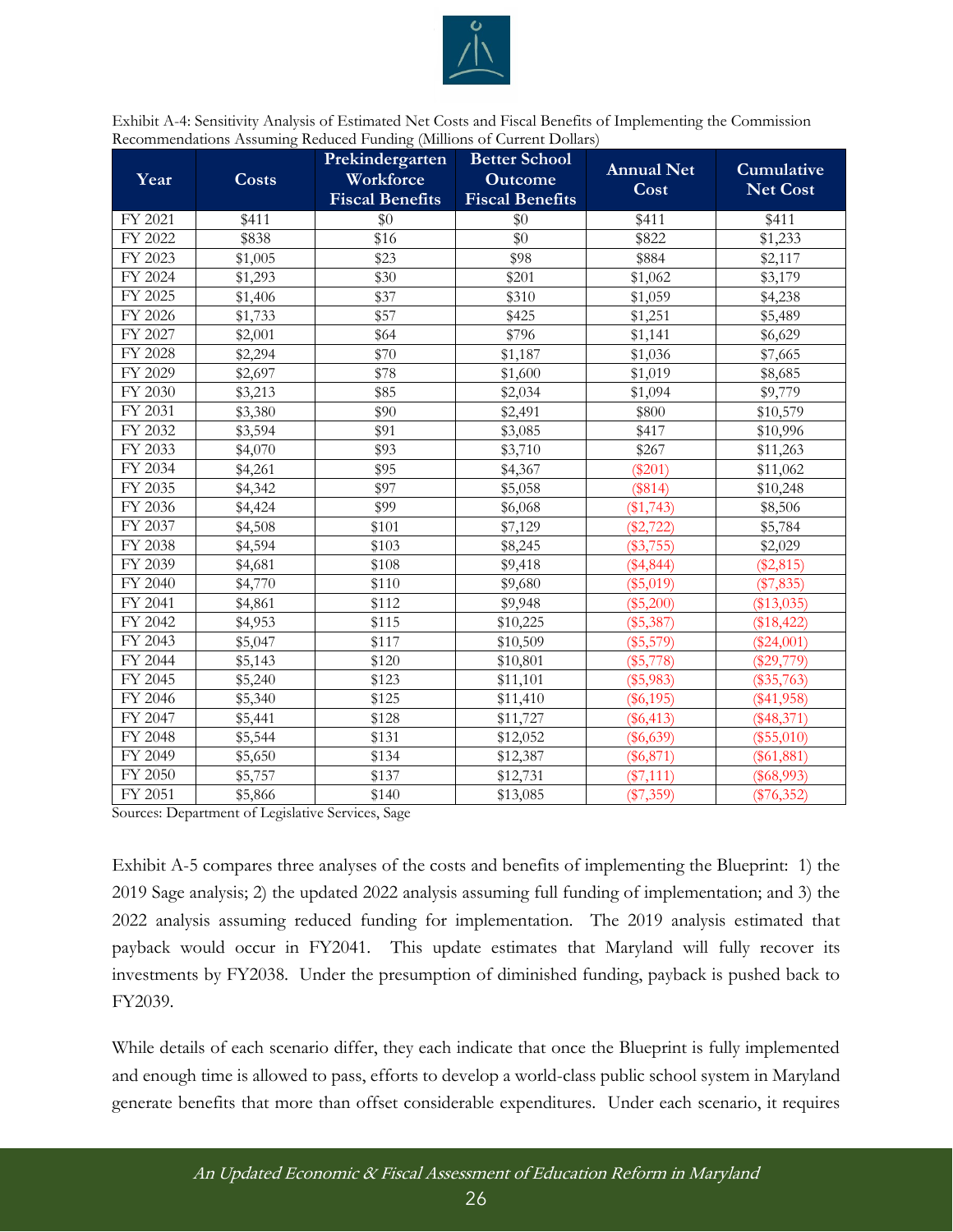

more than a decade from the beginning of implementation to achieve net annual benefits (i.e., negative net annual costs). Once these net annual benefits are achieved, it requires 5-8 more years for cumulative net benefits to emerge. Once the cumulative breakeven point is realized, cumulative benefits expand rapidly.

|         | 2019 Estimates                                |                     |                 | 2021 Estimates Full | 2021 Estimates  |                        |
|---------|-----------------------------------------------|---------------------|-----------------|---------------------|-----------------|------------------------|
|         |                                               |                     |                 | Funding             |                 | <b>Reduced Funding</b> |
| Year    | Annual                                        | Cumulative          | Annual          | Cumulative          | Annual          | <b>Cumulative</b>      |
|         | <b>Net Cost</b>                               | <b>Net Cost</b>     | <b>Net Cost</b> | <b>Net Cost</b>     | <b>Net Cost</b> | <b>Net Cost</b>        |
| FY 2020 | \$480                                         | \$480               | \$0             | \$0                 | \$0             | \$0                    |
| FY 2021 | \$1,540                                       | $\overline{$}2,020$ | \$411           | \$411               | \$411           | \$411                  |
| FY 2022 | \$2,705                                       | \$4,726             | \$822           | \$1,233             | \$822           | \$1,233                |
| FY 2023 | \$3,061                                       | \$7,787             | \$1,110         | \$2,343             | \$884           | \$2,117                |
| FY 2024 | \$3,120                                       | \$10,906            | \$1,266         | \$3,609             | \$1,062         | \$3,179                |
| FY 2025 | \$3,080                                       | \$13,986            | \$1,241         | \$4,850             | \$1,059         | \$4,238                |
| FY 2026 | \$2,823                                       | \$16,809            | \$1,409         | \$6,259             | \$1,251         | \$5,489                |
| FY 2027 | \$2,535                                       | \$19,344            | \$1,211         | \$7,470             | \$1,141         | \$6,629                |
| FY 2028 | \$2,271                                       | \$21,615            | \$1,014         | \$8,484             | \$1,036         | \$7,665                |
| FY 2029 | \$2,005                                       | \$23,620            | \$899           | \$9,384             | \$1,019         | \$8,685                |
| FY 2030 | \$1,794                                       | \$25,413            | \$871           | \$10,255            | \$1,094         | \$9,779                |
| FY 2031 | \$1,207                                       | \$26,620            | \$468           | \$10,723            | \$800           | \$10,579               |
| FY 2032 | \$586                                         | \$27,206            | (\$57)          | \$10,665            | \$417           | \$10,996               |
| FY 2033 | $(\$70)$                                      | \$27,136            | (\$358)         | \$10,307            | \$267           | \$11,263               |
| FY 2034 | $(\$762)$                                     | \$26,374            | (\$985)         | \$9,321             | $(\$201)$       | \$11,062               |
| FY 2035 | (\$1,814)                                     | \$24,560            | (\$1,764)       | \$7,557             | (\$814)         | \$10,248               |
| FY 2036 | $(\$2,924)$                                   | \$21,636            | $(\$2,940)$     | \$4,618             | (\$1,743)       | \$8,506                |
| FY 2037 | $(\$4,093)$                                   | \$17,543            | $(\$4,179)$     | \$439               | $(\$2,722)$     | \$5,784                |
| FY 2038 | $(\$5,324)$                                   | \$12,219            | (\$5,484)       | (\$5,045)           | $(\$3,755)$     | \$2,029                |
| FY 2039 | $(\$5,520)$                                   | \$6,699             | $(\$6,860)$     | (\$11,905)          | $(\$4,844)$     | $(\$2,815)$            |
| FY 2040 | $(\$5,723)$                                   | \$976               | (\$7,094)       | (\$18,999)          | $(\$5,019)$     | (\$7,835)              |
| FY 2041 | $(\$5,932)$                                   | $(\$4,956)$         | $(\$7,336)$     | $(\$26,334)$        | $(\$5,200)$     | (\$13,035)             |
| FY 2042 | $(\$6,148)$                                   | (\$11,104)          | $(\$7,585)$     | $(\$33,919)$        | $(\$5,387)$     | (\$18,422)             |
| FY 2043 | $(\$6,371)$                                   | (\$17,475)          | $(\$7,841)$     | $(\$41,760)$        | $(\$5,579)$     | $(\$24,001)$           |
| FY 2044 | $(\$6,601)$                                   | $(\$24,076)$        | $(\$8,106)$     | $(\$49,867)$        | $(\$5,778)$     | $(\$29,779)$           |
| FY 2045 | $(\$6,838)$                                   | $(\$30,914)$        | (\$8,379)       | $(\$58,246)$        | $(\$5,983)$     | $(\$35,763)$           |
| FY 2046 | $(\$7,083)$                                   | $(\$37,997)$        | $(\$8,661)$     | $(\$66,907)$        | $(\$6,195)$     | $(\$41,958)$           |
| FY 2047 | $(\$7,336)$                                   | $(\$45,333)$        | (\$8,951)       | $(\$75,858)$        | $(\$6,413)$     | $(\$48,371)$           |
| FY 2048 | $(\$7,597)$                                   | $(\$52,930)$        | $(\$9,251)$     | $(\$85,109)$        | $(\$6,639)$     | (\$55,010)             |
| FY 2049 | $(\$7,866)$                                   | $(\$60,796)$        | $(\$9,559)$     | $(\$94,668)$        | $(\$6,871)$     | $(\$61,881)$           |
| FY 2050 | (\$8,144)<br>$\sim$ $\sim$<br>$\cdot$ $\cdot$ | $(\$68,940)$        | (\$9,878)       | $(\$104,546)$       | $(\$7,111)$     | $(\$68,993)$           |

<span id="page-26-0"></span>

| Exhibit A-5: Comparison of Annual and Cumulative Net Cost Estimates: 2019 analysis, 2022 analysis with full |  |
|-------------------------------------------------------------------------------------------------------------|--|
| funding, and 2021 with reduced funding (Millions of Current Dollars)                                        |  |